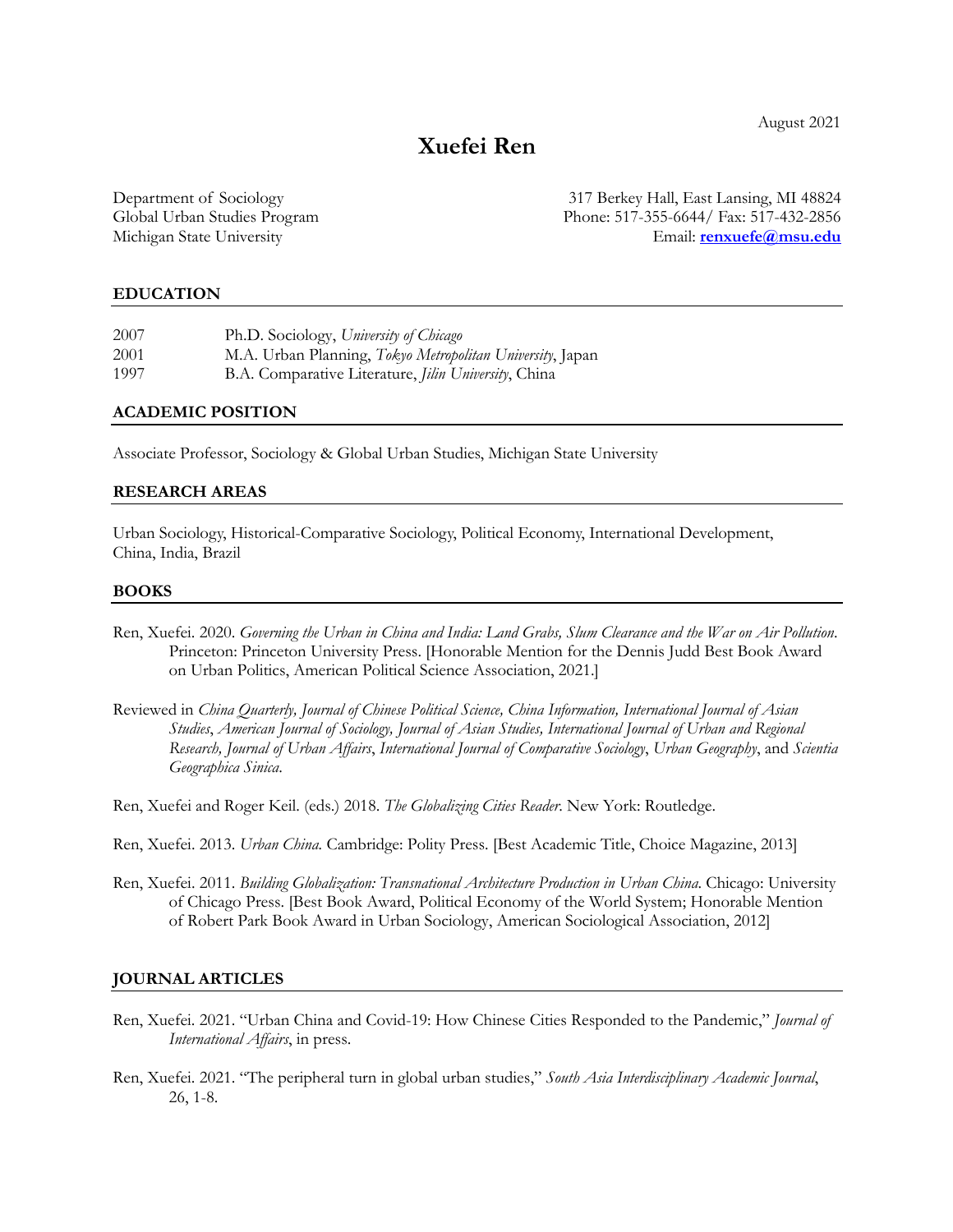Ren, Xuefei. 2021. "Suburbs and urban peripheries in a global perspective," *City & Community*, 20(1): 38-47.

- Garrido, Marco, **Xuefei Ren**, and Liza Weinstein. 2021. "Toward a Global Urban Sociology: Keywords,"  *City & Community*, 20(1): 4-12.
- Ren, Xuefei. 2020. "Historical Preservation in Rustbelt China: The Life and Death of Jihong Bridge," *Journal of Chinese Architecture and Urbanism*, 2(2): 1-12.
- Ren, Xuefei. 2020. "From a comparative gesture to structured comparison: An analysis of air pollution control in Beijing and Delhi," *Cambridge Journal of Regions, Economy and Society*, 13(3): 461-473.
- Ren, Xuefei. 2020. "Pandemic and lockdown: A territorial approach to Covid-19 in China, Italy, and the U.S." *Eurasian Geography and Economics*, 61(4-5): 423-434.
- Ren, Xuefei. 2020. "Slums, favelas, and urban villages: Housing crises in Guangzhou, Mumbai, and Rio de Janeiro," *Current History*, 119 (813): 15-21.
- Ren, Xuefei. 2018. "From Chicago to China and India: Studying the city in the 21st century," *Annual Review of Sociology*, 44: 497-513.
- Ren, Xuefei. 2017. "Aspirational urbanism from Beijing to Rio de Janeiro: Olympic cities in the global South and contradictions," *Journal of Urban Affairs*, 39(7): 894-908.
- Ren, Xuefei. 2017. "Governing the informal: Housing policies over informal settlements in China, India, and Brazil," *Housing Policy Debate*, 28(1): 79-93.
- Ren, Xuefei. 2017. "Land acquisition, rural protests, and the local state in China and India," *Environment and Planning C: Politics and Space*, 35(1): 22-38.
- Ren, Xuefei. 2015. "City power and urban fiscal crises: The USA, China, and India," *International Journal of Urban Science*s, 19(1): 73-81.
- Ren, Xuefei. 2014. "The political economy of urban ruins: Redeveloping Shanghai," *International Journal of Urban and Regional Research*, 38(2): 1081-91.
- Morgan, George and **Xuefei Ren**. 2012. "The creative underclass: Culture, subculture and urban renewal," *Journal of Urban Affairs*, 34(2): 127-130.
- Ren, Xuefei. 2012. "'Green' as spectacle in China," *Journal of International Affairs*, Issue 65: 19-30.
- **Ren, Xuefei** and Meng Sun. 2012. "Artistic urbanization: Creative industries and creative control in Beijing," *International Journal of Urban and Regional Research*, 36(3): 504-521.
- Weinstein, Liza and **Xuefei Ren**. 2009. "The changing right to the city: Urban renewal and housing rights in globalizing Shanghai and Mumbai," *City & Community*, 8(4): 407-432.
- Ren, Xuefei. 2009. "Olympic Beijing: Reflections on urban space and global connectivity," *International Journal of the History of Sports*, 26(8): 1011-1039.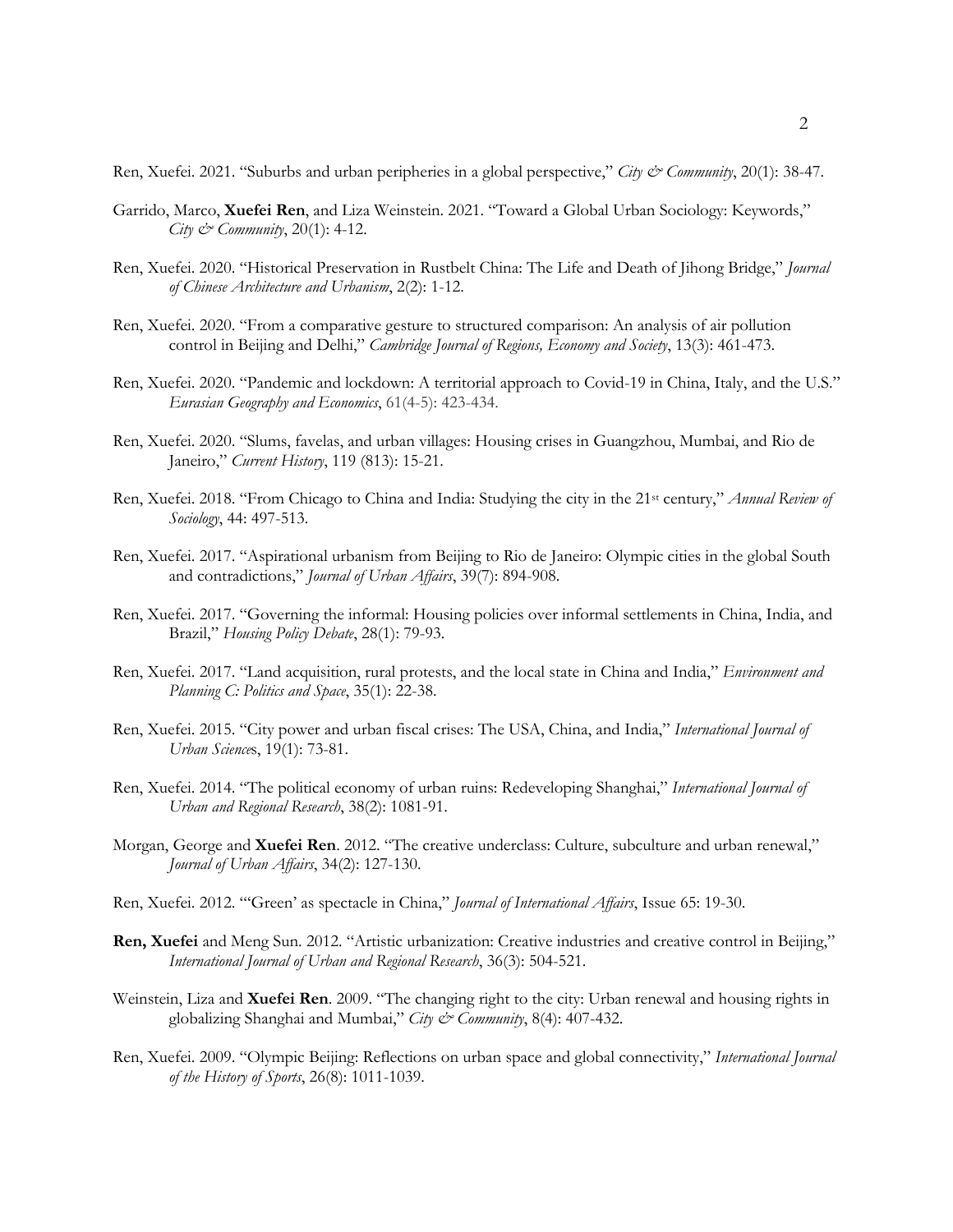- Ren, Xuefei. 2008. "Forward to the past: Historical preservation in globalizing Shanghai," *City & Community*, 7(1): 23-43.
- Ren, Xuefei. 2008. "Architecture and nation building in the age of globalization: Construction of the National Stadium of Beijing for the 2008 Olympic Games," *Journal of Urban Affairs*, (30)2: 175-190.
- Ren, Xuefei. 2008. "Architecture and China's urban revolution," *City: Analysis of Urban Trends, Culture, Theory, Policy, Action*, 12(2): 217-225.
- Ren, Xuefei. 2008. "Architecture as branding: Mega-project developments in Beijing," *Built Environment*, 34(4): 517-531.
- Ren, Xuefei. 2006. "La ville Chinoise et ses 'grands projets' urbains: l'architecture internationale en question," *La Vie des Idées*, no. 12: 77-83.
- Ren, Xuefei. 2005. "The first Chicago School of urban sociology: 1910s-1930s," *Urban China Review*, 1(1): 85- 93. (In Chinese)
- Ren, Xuefei. 2004. "The rise of the creative class and urban amenity theory," *The Annals of Japan Association for Urban Sociology*, no. 22: 189-98. (In Japanese)

#### **BOOK CHAPTERS**

- Woodworth, Max, **Xuefei Ren**, Jesse Rodenbiker, Ettore Santi, Yining Tan, Li Zhang, Yu Zhou. (forthcoming). "Researching China during the Covid-19 pandemic," *Covid-19 and an Emerging World of Ad Hoc Geographies*, Stanley D. Brunn and Donna Gilbreath (eds.) Edward Elgar.
- Ren, Xuefei. 2021. "The political economy of urban ruins: Redeveloping Shanghai," in *Re-creating Shanghai*, Rosemary Wakeman (ed). Springer.
- Ren, Xuefei. 2020. "Redeveloping informal settlements in China, India, and Brazil," in *Chinese Cities in the 21st Century*, Youqin Huang (ed), p.81-90. New York: Palgrave Macmillan.
- Ren, Xuefei. 2020. "Nanjing too, introduction Two," "Mountain island city," "Bridge city" in *Nanjing Charter*, Terreform (ed), p.30, 89, 112. New York: Terreform.
- Ren, Xuefei. 2020. "Planning mega-regions in China and India," in *Metropolitan Circles Development and the Future of Urbanization*, Wei Shan and Lijun Yang (eds). Singapore: World Scientific Press.
- Ren, Xuefei. 2020. "Thousand-mile city," in *Routledge Handbook of Chinese Architecture,* Jianfei Zhu, Wei Chen, and Hua Li (eds). London: Routledge.
- Ren, Xuefei. 2019. "Robert Park in China: From the Chicago School to urban China studies," in *The City in China: Perspectives on Contemporary Urbanism*, Ray Forrest, Julie Ren, and Bart Wissink (eds), p.1-16. Bristol: Policy Press.
- Ren, Xuefei. 2019. "Building on quick sand: Infrastructural megaprojects in China," in *Critical Perspectives on Suburban Infrastructure*, Pierre Filion (ed), p.301-317. Toronto: University of Toronto Press.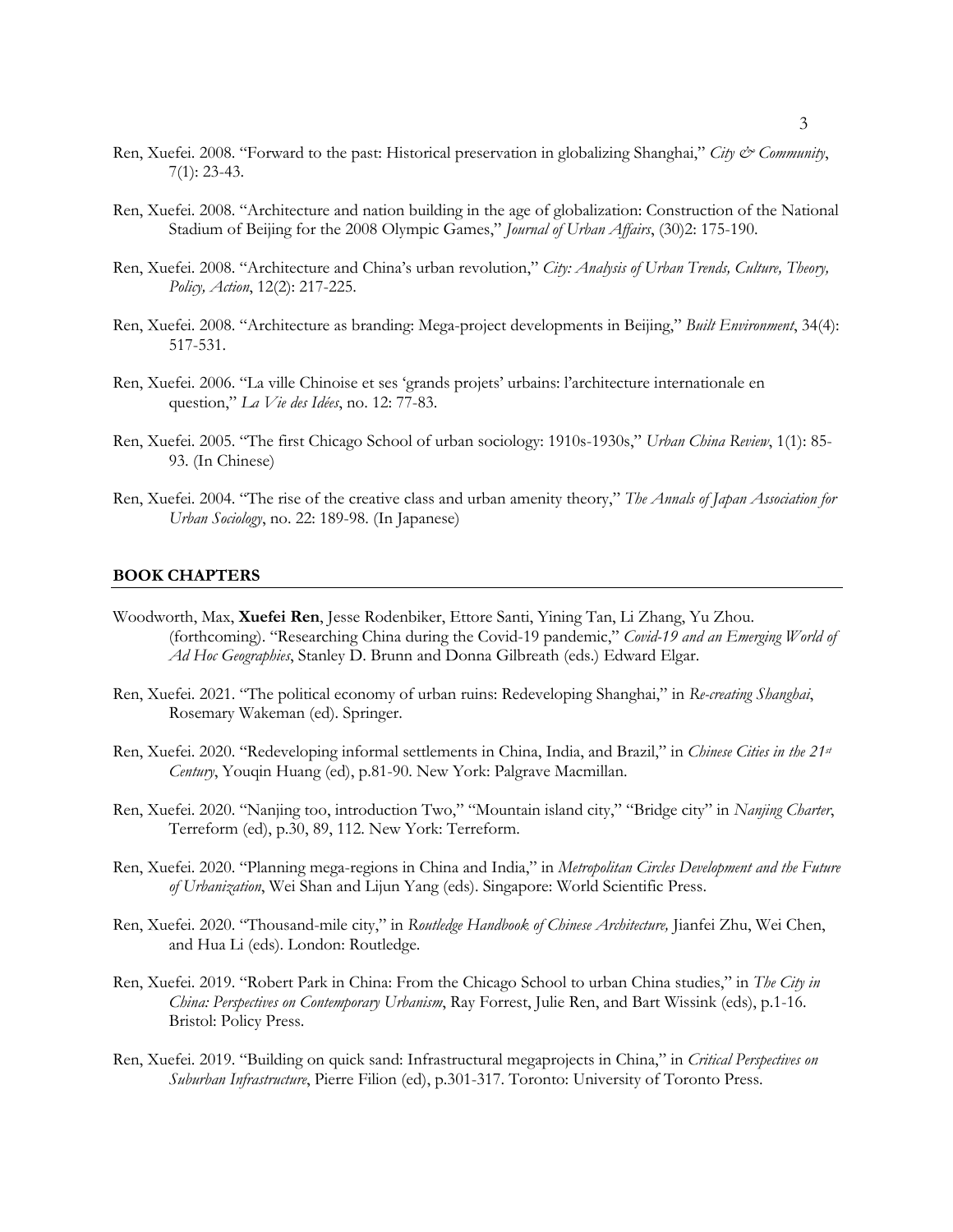- Ren, Xuefei. 2019. "Cities in developing countries," in *The Wiley-Blackwell Encyclopedia of Urban and Regional Studies*, Anthony Orum (ed), p.1-8. Oxford: Wiley-Blackwell.
- Ren, Xuefei. 2018. "A genealogy of redevelopment in Chinese cities," in *Urbanization and Urban Governance in China: Issues, Challenges, and Development*, Lin Ye (ed), p.93-108. New York: Palgrave Macmillan.
- Ren, Xuefei. 2018. "In search of the cosmopolitan Chinese city: Guangzhou's urban villages," in *Letters to the Leaders of China: Kongjian Yu and the Future of the Chinese City*, Michael Sorkin (ed), p.202-211. New York: Terreform.
- **Ren, Xuefei** and Roger Keil. 2018. "From global to globalizing cities," in *The Globalizing Cities Reader*, Xuefei Ren and Roger Keil (eds), p.xxiii-xxix. New York: Routledge.
- Ren, Xuefei. 2018. "Global city building in China and its discontents," in *The Globalizing Cities Reader*, Xuefei Ren and Roger Keil (eds), p.307-312. New York: Routledge.
- Ren, Xuefei. 2018. "Governing the informal in globalizing cities: Comparing China, India, and Brazil," in *The Globalizing Cities Reader*, Xuefei Ren and Roger Keil (eds), p.459-464. New York: Routledge.
- Ren, Xuefei. 2018. " 'Green' as urban spectacle in China," in *Sustainable Cities in Asia*, Federico Caprotti and Li Yu (eds), p.77-85. London: Routledge.
- Ren, Xuefei. 2017. "Fragile entrepreneurialism: The Mumbai airport slum redevelopment project," in *Entrepreneurial Urbanism in India: The Politics of Spatial Restructuring and Local Contestation*, Smitha Kanekanti Chandrashekar (ed), p.157-173. Singapore: Springer.
- Ren, Xuefei. 2017. "Biggest infrastructure bubble ever? City and nation building with debt-financed megaprojects in China," in *The Oxford Handbook of Megaproject Management*, Bent Flyvbjerg (ed), p.139- 153. Oxford: Oxford University Press.
- Ren, Xuefei. 2017. "Cities in China and India: Disjuncture, master-concepts, and comparisons," in *A Research Agenda for Cities*, John R. Short (ed), p.195-205. Northampton, MA: Edward Elgar.
- Ren, Xuefei. 2017. "Lost in translation: Names, meanings, and development strategies of Beijing's periphery," in *What's in a Name? Talking about Urban Peripheries*, Richard Harris and Charlotte Vorms (eds), p.316- 333. Toronto: University of Toronto Press.
- Ren, Xuefei. 2016. "Citizenship in China and India: A Comparison," in *The Making of Vibrant Cities*, Mumbai First (ed), p.59-63. New Delhi: Rupa Publications India.
- Ren, Xuefei. 2015. "Pouvoir municipal et crise fiscal urbaine aux États-Unis, en Chine et en Inde," in *Tous Responsables? Chroniques de la Gouvernance*, p.79-87. Paris: Belles Lettres.
- Ren, Xuefei. 2015. "Forward to the past: Historical preservation in globalizing Shanghai," in *Urban Redevelopment and Citizen Participation: Comparisons of Japan, Korea, and China*, Koyo Tajima (ed), p.68-105. Tokyo: CUON. (In Japanese)
- Ren, Xuefei. 2013. "Pékin 2008: Les jeux Olympiques, les espaces de flux," in *La coupe est pleine: Les désastres économiques et sociaux des grands événements sportifs*, Ouvrage collectif, PubliCetim no° 38, CETIM (Centre Europe-Tiers Monde), Geneva.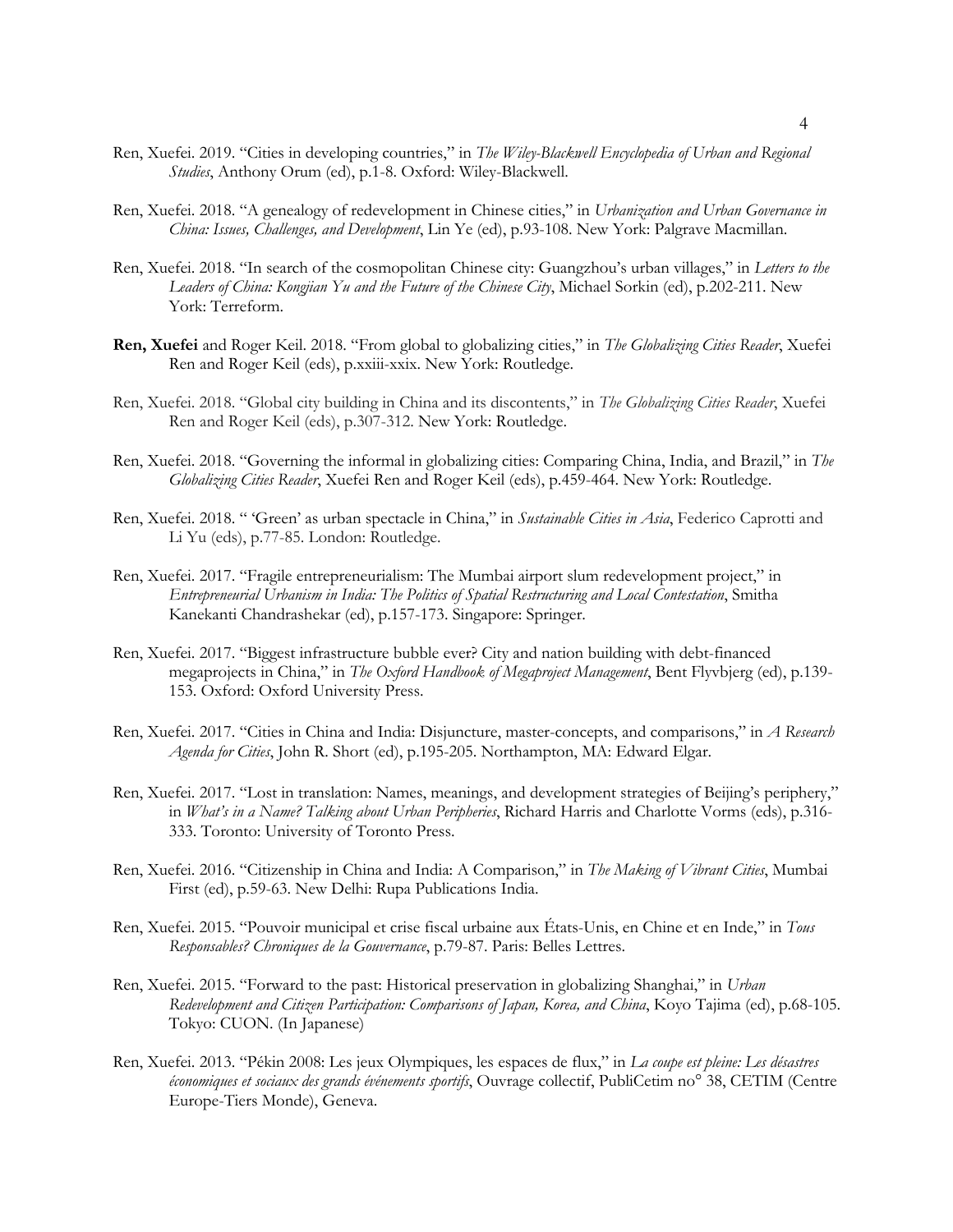- Ren, Xuefei. 2013. "Architecture as branding: Mega-project developments in Beijing," in *Megaproject Planning and Management: Essential Readings*, Bent Flyvbjerg (ed). Oxford: Oxford University Press.
- Ren, Xuefei. 2013. "Urban restructuring and citizens in Asia: Shanghai," in *Urban Sociology: An Introduction*, Yasushi Matumoto (ed), p.234-243. Tokyo: Yuhikaku. (In Japanese)
- Ren, Xuefei. 2013. "Urban Restructuring and citizens in Asia: Mumbai," in *Urban Sociology: An Introduction*, Yasushi Matumoto (ed), p.243-250. Tokyo: Yuhikaku. (In Japanese).
- **Ren, Xuefei** and Liza Weinstein. 2013. "Urban governance, mega-projects, and scalar transformations in China and India," in *Locating Right to the City in the Global South*, Tony Samara, Shenjing He, and Guo Chen (eds), p.107-126. New York: Routledge.
- Ren, Xuefei. 2012. "Rights to housing: Developing societies," in *The International Encyclopedia of Housing and Home*, Vol. 6, by Susan J. Smith (ed), p.158-163. Oxford: Elsevier.
- Ren, Xuefei. 2011. "Dancing with the state: Migrant workers' NGOs and the remaking of urban citizenship in China," in *Remaking Urban Citizenship: Organizations, Institutions and the Right to the City*, Michael Peter Smith and Michael McQuarrie (eds), p.99-108. New Brunswick and London: Transaction Publishers.
- Ren, Xuefei. 2011. "From Peking to Beijing: Production of centrality in the global age," in *Global Downtowns*, Gary McDonogh and Marina Peterson (eds), p.48-64. Philadelphia: University of Pennsylvania Press.
- Ren, Xuefei. 2010. "Territorial expansion and state rescaling: A critique of suburbanization studies," in *Suburbanization in Global Perspective*, Mark Clapson and Ray Hutchison (eds), p.351-370. Bingley, UK: Emerald Books.
- Ren, Xuefei. 2010. "World-systems perspective," in *Encyclopedia of Urban Studies*, Ray Hutchison (ed), p.969- 973. Thousand Oaks, CA: Sage Publications.
- Ren, Xuefei. 2010. "Olympic Beijing: Reflections on urban space and global connectivity," in *The Beijing Olympics, Promoting China: Soft and Hard Power in Global Politics*, Kevin Caffrey (ed). London: Routledge.
- Ren, Xuefei. 2009. "Transnational architectural production in downtown Beijing," in *Global Movements in the Asia Pacific*, Pookong Kee and Hidetaka Yoshimatsu (eds), p.341-368. Singapore: World Scientific Publishing.

#### **JOURNAL SPECIAL ISSUES EDITED**

- 2020. Toward a Global Urban Sociology: Keywords, with Marco Garrido and Liza Weinstein, *City & Community.*
- 2017. Urban Spectacles and Transformation in Brazil, *Journal of Urban Affairs*.
- 2009. The Creative Underclass: Culture, Subculture and Urban Renewal, with George Morgan, *Journal of Urban Affairs*.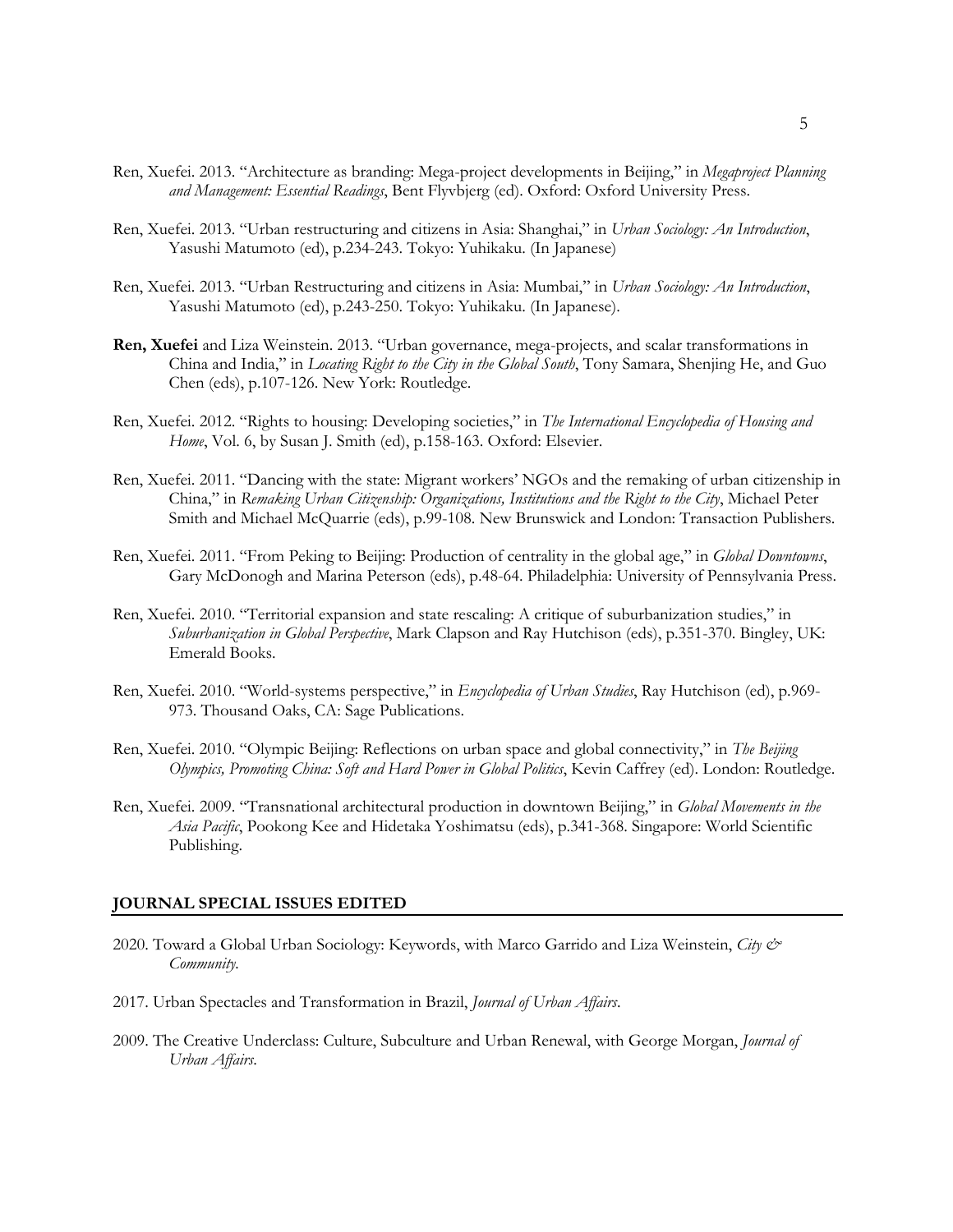#### **ONLINE JOURNALS & BLOGS**

- 2020. "The 'People's war' on coronavirus in China," *Chicago Council on Global Affairs*, February 24, https://www.thechicagocouncil.org/blog/global-insight/peoples-war-coronavirus-china
- 2020. "The quarantine of a megacity: China's struggle over the coronavirus epidemic," *International Journal of Urban and Regional Research*, *The Urban Now*, February 4, https://www.ijurr.org/the-urban-now/thequarantine-of-a-megacity/
- 2020. "Governing the urban in China and India," an interview with Mark Frazier, India China Institute blog, *New School for Social Research*, July 24, https://www.indiachinainstitute.org/2020/07/24/xuefei-rengoverning-the-urban-in-china-and-india/; translated into Portuguese and published at https://www.observatoriodasmetropoles.net.br
- 2016. "Harbin: Revitalizing a rust-belt city through culture," *The Online Journal of the China Policy Institute*, Nottingham University, July 11, https://cpianalysis.org/2016/07/11/harbin-revitalising-a-rust-beltcity-through-culture/
- 2015. "Should India learn from China? (印度学习中国发展的几点反思)," *Ancient Chinese City* (中国名城), no.4, http://zgmc.chinaac.net/docs/xzzq/details.aspx?documentid=82&Nid=23876D03-FDD0- 4DA2-A5B5-15EA8F566A03 (in Chinese)
- 2014. "Urban design and inequality: The case of urban villages in China's megacities," *The Cities Papers series*, Social Science Research Council, July 23, http://citiespapers.ssrc.org/urban-design-and-inequality-thecase-of-urban-villages-in-chinas-megacities/
- 2013. "Don't follow the dragon," *RSA Journal* (Royal Society for the Encouragement of the Arts, Manufactures, and Commerce).
- 2012. "India needs to unlearn China's lessons," *The Wilson Quarterly*, Fall issue, https://www.wilsonquarterly.com/quarterly/fall-2012-will-india-win/india-needs-to-unlearn-chinaslessons/
- 2010. "Megaproject development and state rescaling in China and India," Conference proceeding on Making global cities and the World Economic Crisis, edited by Eric Sheppard, Brenda Yeoh, and Guicai Li.
- 2009. "Holes in the net? State rescaling, creative control, and the dispersion of power," *Urban China*, January issue.
- 2008. "The Shanghai effect: Political devolution and megaproject development in China and India," in *India in Transition*, Center for Advanced Studies of India, University of Pennsylvania, with Liza Weinstein.
- 2006. "The Chinese debate about grand projects and international architects," in Perspectives, 7(4), p.189- 191.

### **TRANSLATION**

2011. *Department and Discipline: Chicago Sociology at One Hundred*, by Andrew Abbott, 1999, Chicago: University of Chicago Press. Japanese translation by Yasushi Matumoto and **Xuefei Ren**. Tokyo: Harvest.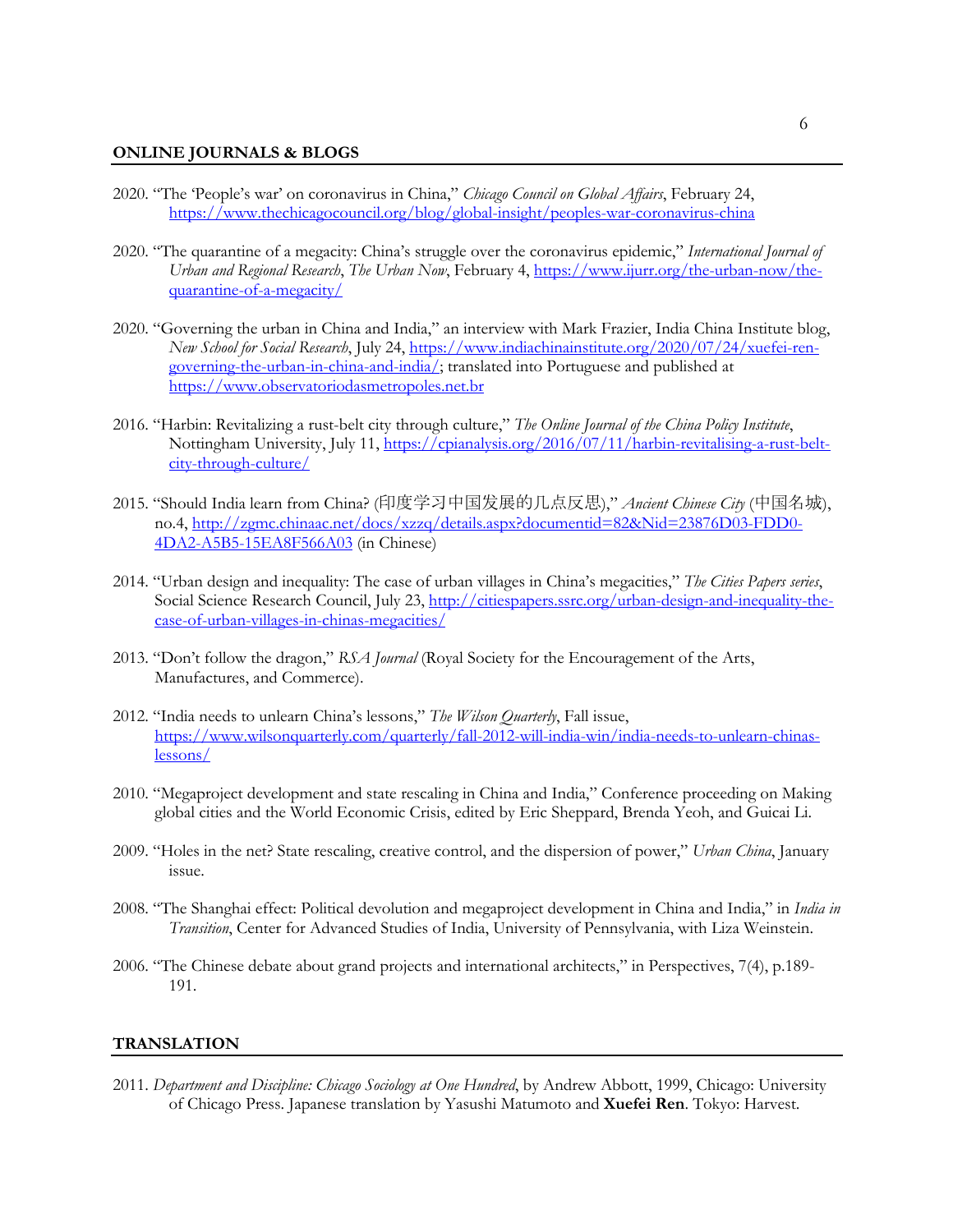#### **BOOK REVIEWS**

- 2021. *Resisting Redevelopment: Protest in Aspiring Global Cities*. New York: Cambridge University Press (2020). In *American Journal of Sociology*, forthcoming.
- 2021. *Transnational Architecture and Urbanism*: *Rethinking How Cities Transform, Plan and Learn*. London: Routledge (2020). In *European Planning Studies,* in press.
- 2021. *Chasing World-Class Urbanism: Global Policy Versus Everyday Survival in Buenos Aires*. Minneapolis: University of Minnesota Press (2019). In *City & Community*, forthcoming.
- 2020. *Urban Parallax: Policy and the City in Contemporary India*. New Delhi: Yoda Press (2020). In *International Journal of Urban and Regional Research*, vo.44, no.1.
- 2019. *The City after Chinese New Towns: Spaces and Imaginaries from Contemporary Urban China*, edited by Michele Bonino, Francesca Governa, Maria Paola Repellino, and Angelo Sampieri. Basel: Birkhauser. In *City: Analysis of Urban Trends, Culture, Theory, Policy, Action*. https://doi.org/10.1080/13604813.2019.1684634
- 2019. *Landscape of Accumulation: Real Estate and Neoliberal Imagination in Contemporary India*, by Llerena G. Searle, 2016. Chicago: University of Chicago Press. In *Journal of Asian Studies*, 78(3), p.718-720.
- 2019. *Polarized Cities: Portraits of Rich and Poor in Urban China*, edited by Dorothy Solinger. New York: Rowman & Littlefield. In *China Quarterly*, no. 239, in press.
- 2017. *China's Urban Century: Governance, Environment and Socio-Economic Imperatives*, edited by François Gipouloux, 2016. Northampton, MA: Edward Elgar Publishing. In *Pacific Affairs*, 90(2), p.335-337.
- 2015. *The Specter of "the People": Urban Poverty in Northeast China*, by Mun Young Cho, 2013. Ithaca, NY: Cornell University Press. In *Pacific Affairs*, 88(1), p.183-184.
- 2014. *Contesting the Indian City: Global Visions and the Politics of the Local*, edited by Gavin Shatkin, 2013. Oxford: Wiley-Blackwell. In *International Journal of Urban and Regional Research*, 38(6), p.2328-2389.
- 2014. *Chinese Urban Design: The Typomorphological Approach*, by Fei Chen and Kevin Thwaites, 2013. Farnham: Ashgate. In *The China Quarterly*, Vol. 218, p.564-565.
- 2013. *Touring Poverty*, by Bianca Freire-Medeiros, 2013. New York: Routledge. In *City and Community*, 12(3), p.284-286.
- 2010. *Olympic Media: Inside the Biggest Show on Television*, by Andrew C. Billings, 2008. New York: Routledge. In *Thirdspace: A Journal of Feminist Theory and Culture*. http://journals.sfu.ca/thirdspace/index.php/journal
- 2009. *Cities in Globalization: Practices, Policies and Theories*, edited by Peter J. Taylor et al., 2007. New York: Routledge. In *International Journal of Urban and Regional Research*, 33(1), p.263-264.
- 2009. *Cultural Landscapes of Post-Socialist Cities: Representation of Powers and Needs*, by Mariusz Czepczynski, 2008. Farnham: Ashgate. In *City and Community*, 8(1), p.91-92.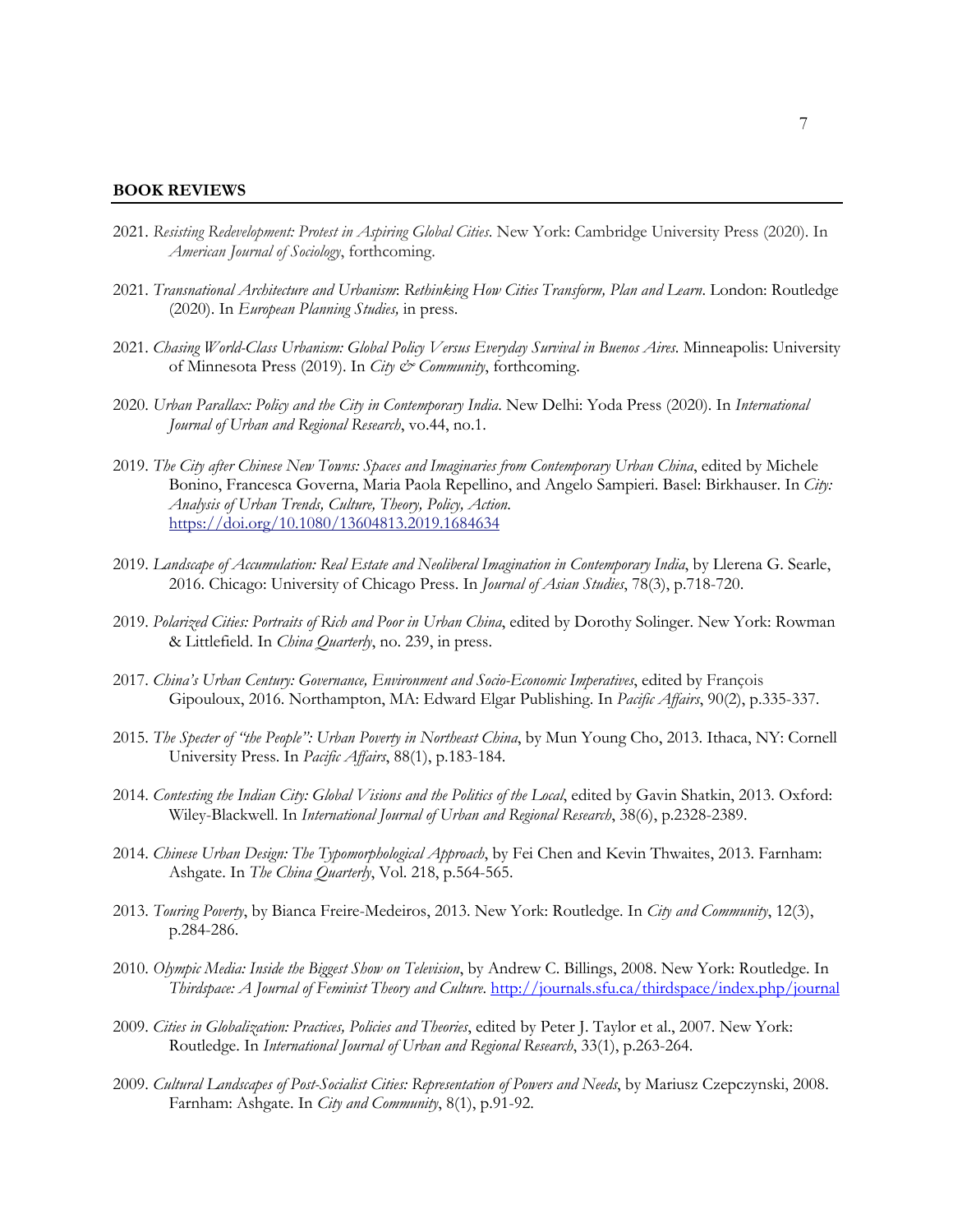2005. *The Rise of the Creative Class*, by Richard Florida, 2002. New York: Basic Books. In *Urban Planning Forum*, no.155, p.99-102. (in Chinese)

# **FELLOWSHIPS & GRANTS**

#### External:

| 2021      | Lead PI, Uneven Vulnerability and Adaptive Urban Governance: Examining Risks and Resilience during the<br>Covid-19 Pandemic in U.S., Canada, Germany, Brazil, and South Africa.<br>Trans-Atlantic Research Partnership and the National Science Foundation (pending) |
|-----------|----------------------------------------------------------------------------------------------------------------------------------------------------------------------------------------------------------------------------------------------------------------------|
| 2021      | Team member, Climate Resilience and Enhancing Local Government Capacity in the Philippines<br>United States Agency for International Development (pending)                                                                                                           |
| 2021      | National Committee on U.S.-China Relations, Public Intellectuals Program                                                                                                                                                                                             |
| 2021      | Princeton University Press, Global Equity Grant                                                                                                                                                                                                                      |
| 2018-2019 | University of Michigan, China Studies Center, publication subvention funds                                                                                                                                                                                           |
| 2016-2017 | Frederick Burkhardt Residential Fellowship, American Council of Learned Societies                                                                                                                                                                                    |
| 2016-2020 | PI, Andrew Mellon Foundation (Humanities Without Walls Program)<br>Detroit in China: Postindustrial Cities and Urban Representations in the Midwest and China.                                                                                                       |
| 2015-2018 | Fellowship for Historical-Comparative Method Seminars, Yale University                                                                                                                                                                                               |
| 2016      | Post-doc summer fellowship on philosophy of social sciences, Yale University                                                                                                                                                                                         |
| 2011-2012 | Woodrow Wilson International Center for Scholars, Washington, DC                                                                                                                                                                                                     |
| Internal: |                                                                                                                                                                                                                                                                      |
|           | 2020-2021 HARP fellowship for scholarship development<br>Whose City? Urban Redevelopment in China, India, Brazil and the U.S.                                                                                                                                        |
| 2020      | College of Social Science Small Grant for Pilot Research on Covid-19<br>with Stephen Gasteyer, Government Responses to Covid-19: A Cross-National Analysis                                                                                                           |
| 2014      | Co-PI, seed grant from the College of Arts and Letters, MSU, with Tze-lan Sang<br>Global Detroit: Mutations of Urbanism in the 21st Century.                                                                                                                         |
| 2014      | PI, Delia Koo Global Faculty Endowment Grant, Asian Studies Program, MSU<br>Urbanization and Governance in China and India: Informal Settlements, Land Disputes, and Citizen Rights.                                                                                 |
| 2014      | PI, Center for Advanced Studies of International Development (CASID), MSU<br>Urban Renewal and Housing Rights in China and India.                                                                                                                                    |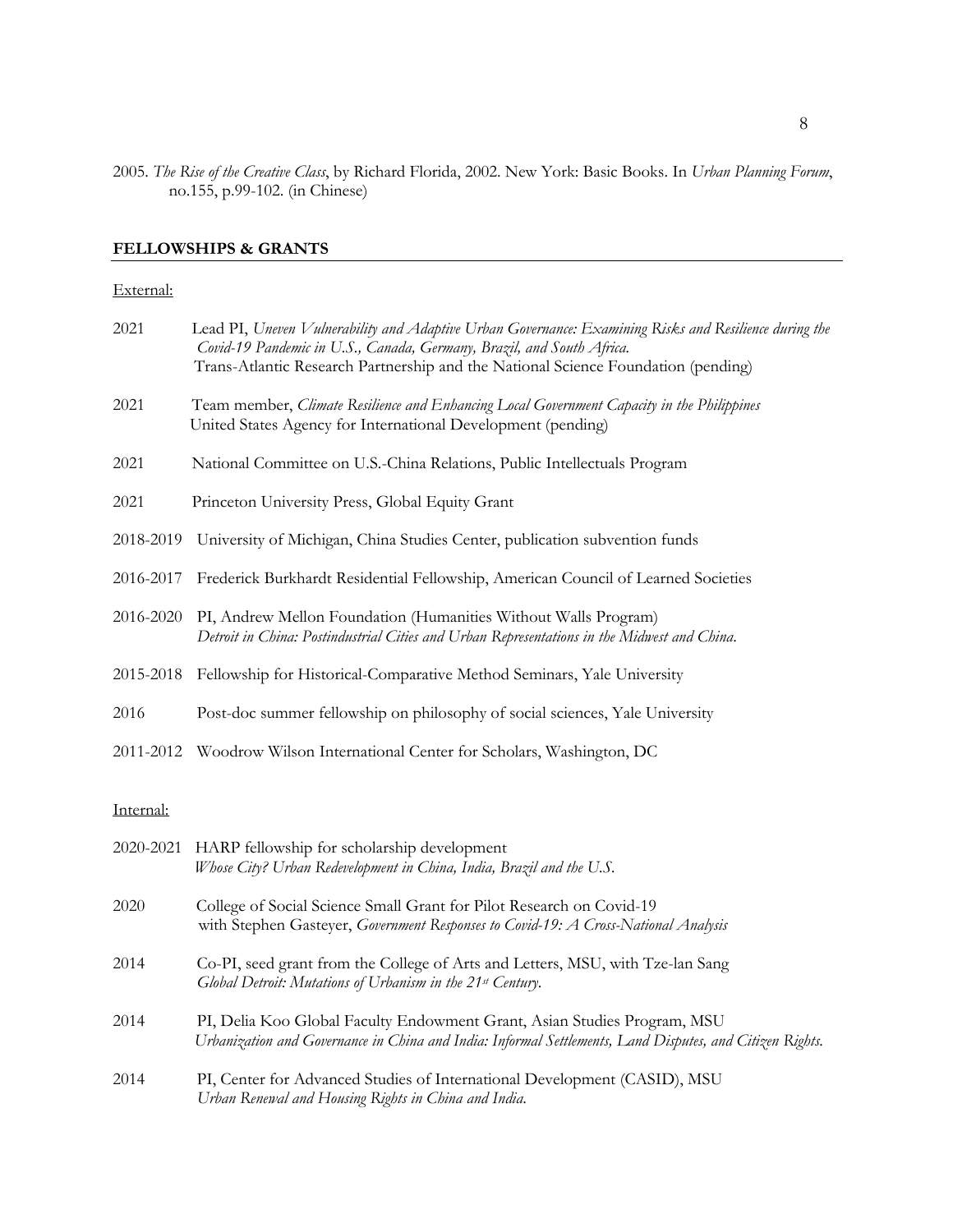| 2010 | PI, Center for Advanced Studies of International Development (CASID), MSU |
|------|---------------------------------------------------------------------------|
|      | Urban Renewal and Housing Rights in China and India.                      |

2008-09 PI, Intramural Research Grant Program (IRGP), MSU *Transnational Architecture Production in Urban China*.

# **AWARDS**

| 2018      | Top 10 Best Books from American Institute of Landscape Architecture, for the book Letter to the<br>Leaders of China (2018, Terreform)                        |
|-----------|--------------------------------------------------------------------------------------------------------------------------------------------------------------|
| 2013      | Outstanding Academic Titles Award for Urban China (Polity, 2013), by Choice magazine                                                                         |
| 2012      | Best Book Award, for Building Globalization (U. of Chicago Press, 2011), Political Economy of the<br>World System Section, American Sociological Association |
| 2016      | Asian Studies Center Travel Award, MSU                                                                                                                       |
| 2011      | Travel Award, Michigan State University, for attending AAS conference, Honolulu                                                                              |
| 2010      | Travel Award, American Sociological Association, for attending ISA Congress, Gothenburg                                                                      |
| 2006      | Janco Travel Grant, University of Chicago                                                                                                                    |
| 2006      | Doolittle-Harrison Conference Travel Grant, University of Chicago                                                                                            |
| 2005-06   | Dissertation Writing Fellowship, Center for East Asian Studies at University of Chicago                                                                      |
| 2004      | Pre-dissertation Travel Grant, Center for East Asian Studies at University of Chicago                                                                        |
| 2003-04   | Research Fellowship from the Cultural Policy Center at University of Chicago                                                                                 |
| 2003      | Teaching Fellowship, Oversea Young Chinese Scholars Forum                                                                                                    |
| 2003-06   | Travel Grant, Center for East Asian Studies, University of Chicago                                                                                           |
| 2003      | Bidwell Travel Grant, Dept. of Sociology, University of Chicago                                                                                              |
| 2000-01   | Asia International Education Foundation Fellowship, Japan                                                                                                    |
| 1998-2000 | Scholarship from the Ministry of Education, Japan                                                                                                            |
|           |                                                                                                                                                              |

# **INVITED TALKS**

92. 2021. Invited talk, "Governin the Urban in China and India," Online Speaker Series, **Harvard Fairbank Center for Chinese Studies** and the **MIT Sustainable Urbanization Lab**, August 10.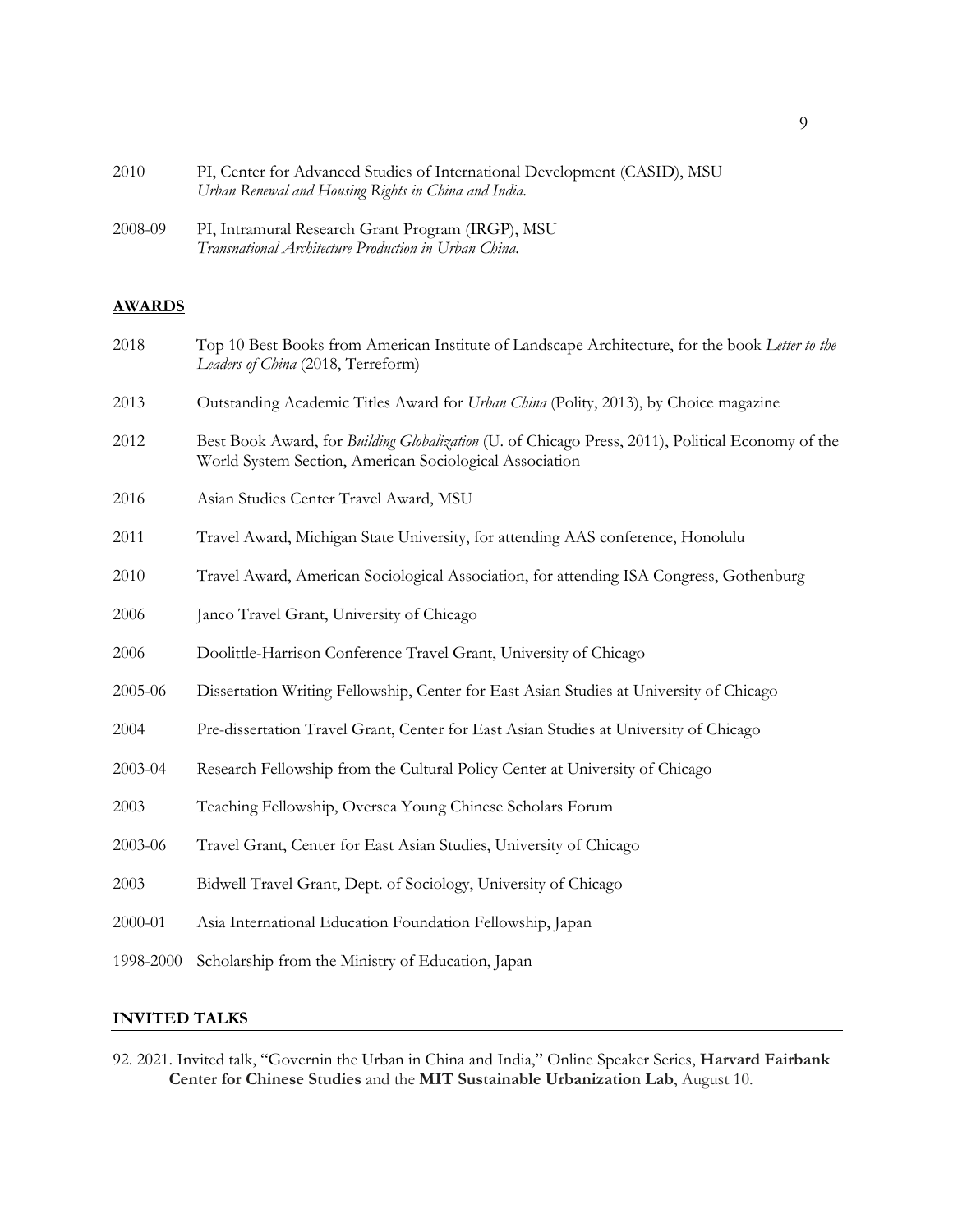- 91. 2021. Invited talk, "Doing Urban Sociology: Theory, Methods, and Everyday Practice," organized by Prof. Fei Yan of **Tsinghua University**, May 29.
- 90. 2021. Invited as discussant, "A People's War against Covid-19: Unmasking the Governing Power of China," presentation by Siming Li and Xiangming Chen, **Impact and Policy Research Institute** (IMPRI), Delhi, May 28.
- 89. 2021. Invited talk, "Governing the Urban in China and India," **Hong Kong University of Science and Technology,** April 13.
- 88. 2021. Invited talk, "Governing the Urban in China and India," Urban China Book Slam, **University of California-Irvine**, organized by Jeff Wasserstrom, April 7.
- 87. 2021. Invited talk, "From a comparative gesture to structured comparison: Methodological issues in global urban studies," **CEAIS (Center for South Asian Studies, EHESS**), Paris, March 23.
- 86. 2021. Invited talk, "Metropolitan responses to Covid-19 in China," **Turin Polytechnic University**, March 15.
- 85. 2021. Invited talk, "Governing the urban in China and India," **Royal Asiatic Society**, Feb 26.
- 84. 2021. Invited talk, "From a comparative gesture to structured comparison," School of Regional and Urban Planning, **University of California-Berkeley**, Feb 24.
- 83.2021. Invited talk, "Governing the urban in China and India," Cities are back in Town Speaker Series, **Science Po**, Paris, Webinar, February 18.
- 82.2021. Invited talk, "Governing the urban in China and India," Lieberthal-Rogel Center for Chinese Studies, **University of Michigan**, Webinar, February 7.
- 81.2021. Invited talk, "Governing the urban in China and India," Weatherhead East Asian Institute, **Columbia University**, Webinar, February 3.
- 80.2021. Invited talk, "Governing the urban in China and India," International Center for China Development Studies, **University of Hong Kong**, Webinar, Janurary 25.
- 79.2021. Invited talk, "Governing the urban in China and India," East Asia by the Book Speaker Series, Center for East Asian Studies, **University of Chicago**; co-sponsored by the Seminary-Coop Bookstore, Webinar, January 14.
- 78.2021. Invited talk, "Governing the urban in China and India," **Impact and Policy Research Institute**, Delhi, Webinar, January 7.
- 77.2020. Invited talk, "Why pandemics, such as Covid19, requires a metropolitan response? New York, Wuhan, Paris, Johannesburg," webinar organized by Marron Institute of Urban Management, **New York University** and Faculty of Environmental and Urban Change, **York University**, Webinar, December 3.
- 76.2020. Invited talk, "Governing the urban in China and India," Department of History, **Northwestern University**, Webinar, December 1.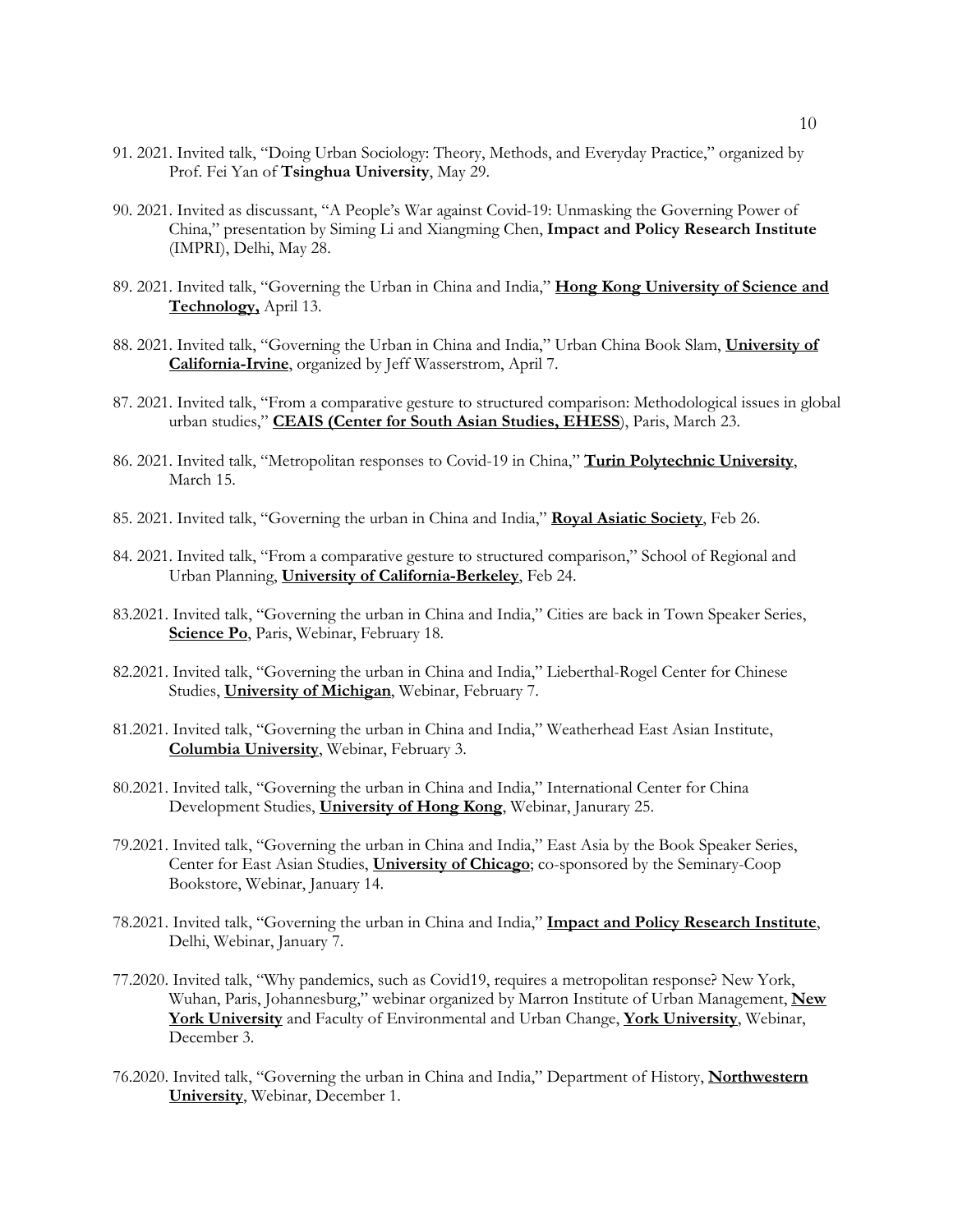- 75.2020. Invited talk, "Governing the urban in China and India," School of Urban Planning and Architecture, **Columbia University**, Webinar, November 11.
- 74.2020. Invited talk, "Governing the urban in China and India," **University of Oxford China Center**, Webinar, October 22.
- 73.2020. Invited talk, "The pandemic and migrant workers in China and India," Faculty of Environmental and Urban Change, **York University**, Webinar, October 17.
- 72.2020. Invited as discussant, "A comparative covid-19 study of India and Brazil," China Data Center, **University of Michigan**, Webinar, June 15.
- 71.2020. Invited talk, "Governing the Urban in China and India," East Asia Workshop, **University of Chicago**, February 13.
- 70.2019. Invited talk, "How China and India govern their cities," **Princeton University**, December 9.
- 69.2019. Invited talk, "Doing urban comparisons," Urban Democracy Lab, **New York University**, Nov 5.
- 68.2019. Invited talk, "How China and India govern their cities?" **Jindal Global University**, Delhi, Sep 18.
- 67.2019. Invited keynote lecture at the symposium on "Rebuilding Cities," **Wayne State University**, Detroit, June 29.
- 66.2019. Invited talk, Department of Urban Studies and Planning, **Polytechnic University of Turin**, international conference on China's new towns, Turin, Italy, March 4-5.
- 65.2018. "Metropolitan governance in India," international conference on "Metropolitan Development and the Future of Urbanization: China and the World," Institute of Public Policy, **South China University of Science and Technology**, Guangzhou, August 19-20.
- 64.2018. "Post-positivist urban comparisons," **Yale University**, New Haven, August 3.
- 63.2018. "Land grabs and protests in China and India," Symposium on Land Politics in China and India, Yenching Institute, **Harvard University**, Cambridge, May 2.
- 62.2018. "Land acquisition and the local state in China and India," **Yale University**, New Haven, May 4.
- 61.2018. "Governing the informal: Informal housing policies in China, India and Brazil," Symposium on Rethinking South-South Cooperation: India and Brazil in the 21st Century, **University of Pittsburgh**, March 28.
- 60.2017. "Land, housing, air: Urban governance and citizen rights in China and India," **Newberry Library**, Chicago, April 12.
- 59.2017. "Governing the informal: Informal housing policies in China, India and Brazil," conference on "The Transformation of the Chinese Urban Economy," **SUNY-Albany**, April 2-3.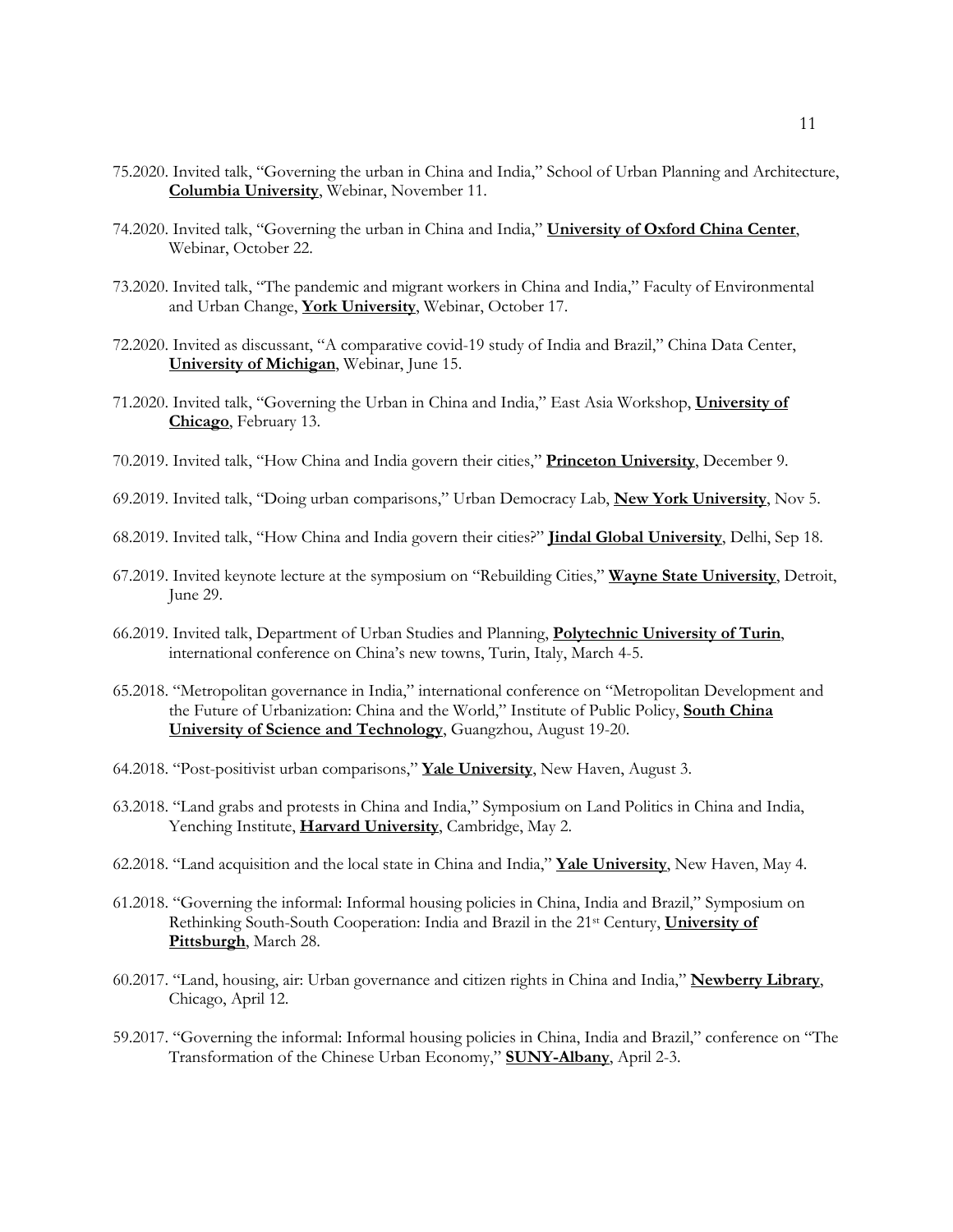- 58.2017. "Land, housing, air: Urban governance and citizen rights in China and India," China Studies Center, **University of Michigan**, March 14, Ann Arbor.
- 57.2017. "Urban theory and actually existing cities," Social Theory workshop, **University of Michigan**, March 15, Ann Arbor.
- 56.2017. "Land acquisition in China and the rule of law," **Northwestern Law School**, Chicago, March 6.
- 55.2017. "Urban governance in China and India: A historical-comparative approach," Workshop on Critical Realism, **University of California-Berkeley**, February 25-26.
- 54.2017. "Land grabs in China and India," conference on "Tracking transformations in agrarian-urban hinterlands in South Asia," **Jawaharlal Nehru University**, Delhi, February 23-25.
- 53.2016. "Informal settlements in China, India and Brazil," **Newberry Library**, Chicago, November 1.
- 52.2016. Invited participation, Workshop on Critical Realism, **University of Michigan**, Ann Arbor, September 23-24.
- 51.2016. Invited participation at the post-doctoral workshop on the Philosophy of Social Science, **Yale University**, New Haven, June 26-July 1.
- 50.2016. Invited lecture, School of Public Administration, **South China University of Science and Technology**, Guangzhou, June 8.
- 49.2016. Invited participation at the workshop "From Chicago to Shenzhen: 'The City' at One Hundred," **City University of Hong Kong**, Hong Kong, June 6-7.
- 48.2016. Invited participation at the Historical-Comparative Methods Workshop, **Yale University**, New Haven, January 22-24.
- 47.2015. "Urban governance, mega-events, and citizen rights: Comparing China, India, and Brazil," **Federal University of Rio de Janeiro** and the **Ford Foundation**, hosted by Luiz Cesar and Orland Santos Junior, Rio de Janeiro, August 14.
- 46.2015. "Infrastructure and mobility in urban China: The case of Beijing's metro network," Global Suburban Infrastructure Workshop, **University of Waterloo**, Canada, June 14-16.
- 45.2015. "From Wukan to Singur: Land acquisition and protests in China and India," India-China Institute, **New School for Social Research**, April 17-18.
- 44.2015. "Urban governance and citizen rights in China and India," **University of Illinois-Chicago**, April 7.
- 43.2015. "Housing demolition and land expropriation in China," **Northwestern Law School**, Chicago, March 9.
- 42.2014. Invited talk, "The urban age in China and India," **Madras Institute for Development Studies**, Chennai, India, December 19.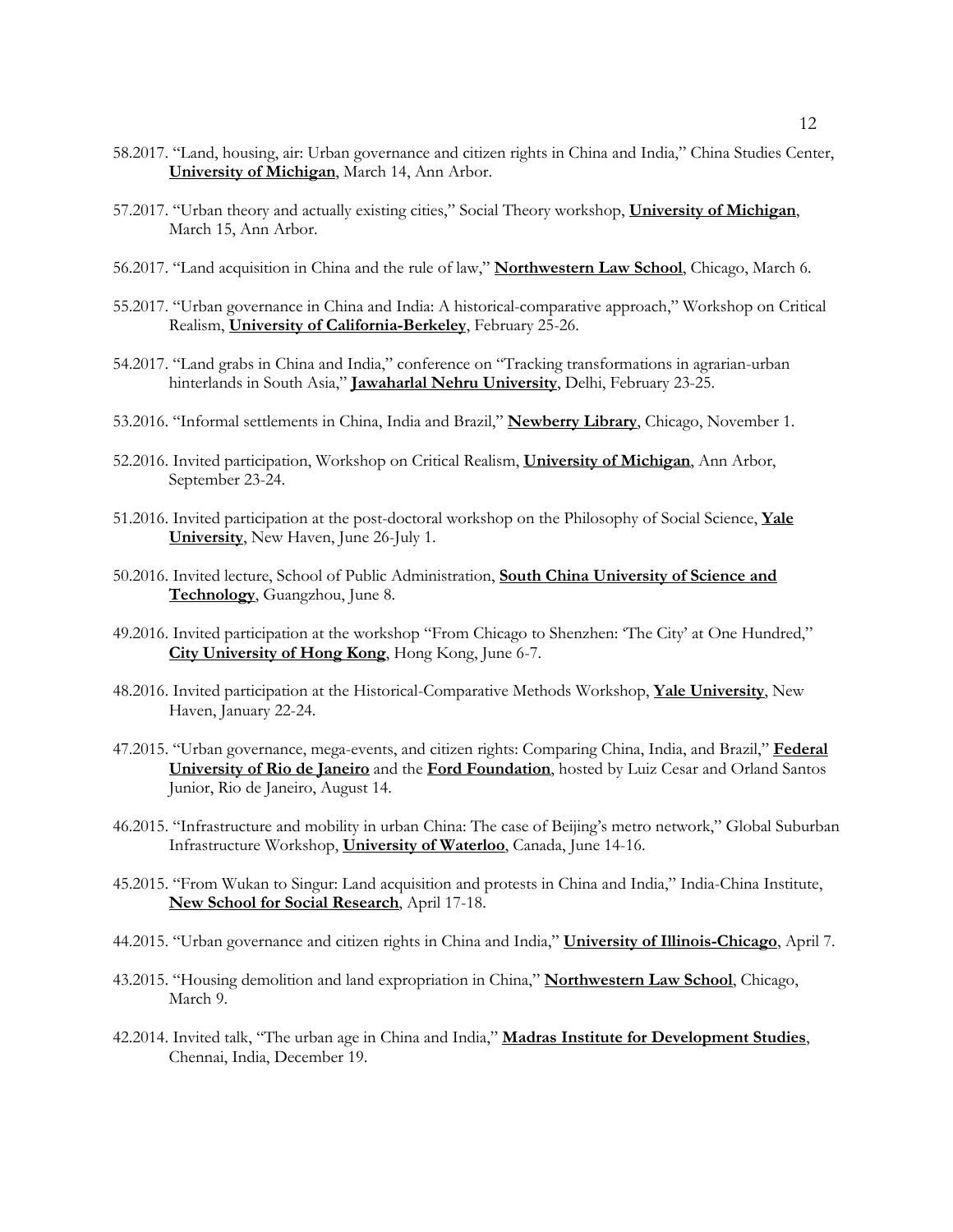- 41.2014. "Urban redevelopment: Comparing informal settlements in Guangzhou and Mumbai," International Conference on Urban and Regional Development, **Sun Yat-Sen University**, Guangzhou, China December 12-14.
- 40.2014. "Urban and regional development: An international perspective," **Haizhu District Government**, Guangzhou, China, December 11.
- 39.2014. "Informal settlements in China and India," symposium on "Managing Urbanization in Asia: Challenges and Implications for Economic and Social Development," **Hong Kong Institute of Education**, Hong Kong, December 8-9.
- 38.2014. "From Wukan to Singur: Land acquisition and protests in China and India," Workshop on State Rescaling in India and China, **École des hautes études en sciences sociales (EHESS)**, Paris, October 17.
- 37.2014. Invited guest lecture at the seminar on Contemporary India, by Loraine Kennedy, **Sciences Po**, Paris, October 16.
- 36.2014. Invited participation at the workshop "The Decent City," **Social Science Research Council**, New York, May 19-20.
- 35.2014. Invited participation in the seminar "China's Environmental Pressures on China's Changing Cities and Countryside," **Woodrow Wilson International Center for Scholars**, Washington DC, April 23.
- 34.2014. "Urban governance in the global South: New directions of research," conference on "Cities at the Center of the World," **George Mason University**, Washington DC, April 21-22.
- 33.2014. "The future of urban mobility in China," conference on "Mobility in Cities: From Visible to Invisible," **Columbia University**, New York, April 11.
- 32.2014. "Urban governance and citizen rights in China and India," Center for Chinese Studies, **University of Michigan**, Ann Arbor, April 1.
- 31.2014. "Urban governance and citizen rights in China and India," **MIT**, Boston, March 9.
- 30.2014. "Urban governance and citizen rights in China and India," Great Cities Institute, **University of Illinois-Chicago**, Chicago, March 5.
- 29.2014. "Property rights in urban China," **Northwestern Law School**, Chicago, March 1.
- 28.2013. "Urban design and inequality," project on "The Decent City: Part III," **Social Science Research Council**, New York, December 13-15.
- 27.2013. "Urban governance in India and China," Department of Geography, **Sun Yat-Sen University**, Guangzhou, May 3.
- 26.2013. "Urban governance in India and China," **Center for Policy Research**, New Delhi, March 15.
- 25.2012. "Urban governance in comparative perspective," **Polytechnic University of Milan**, Milan, Dec 11.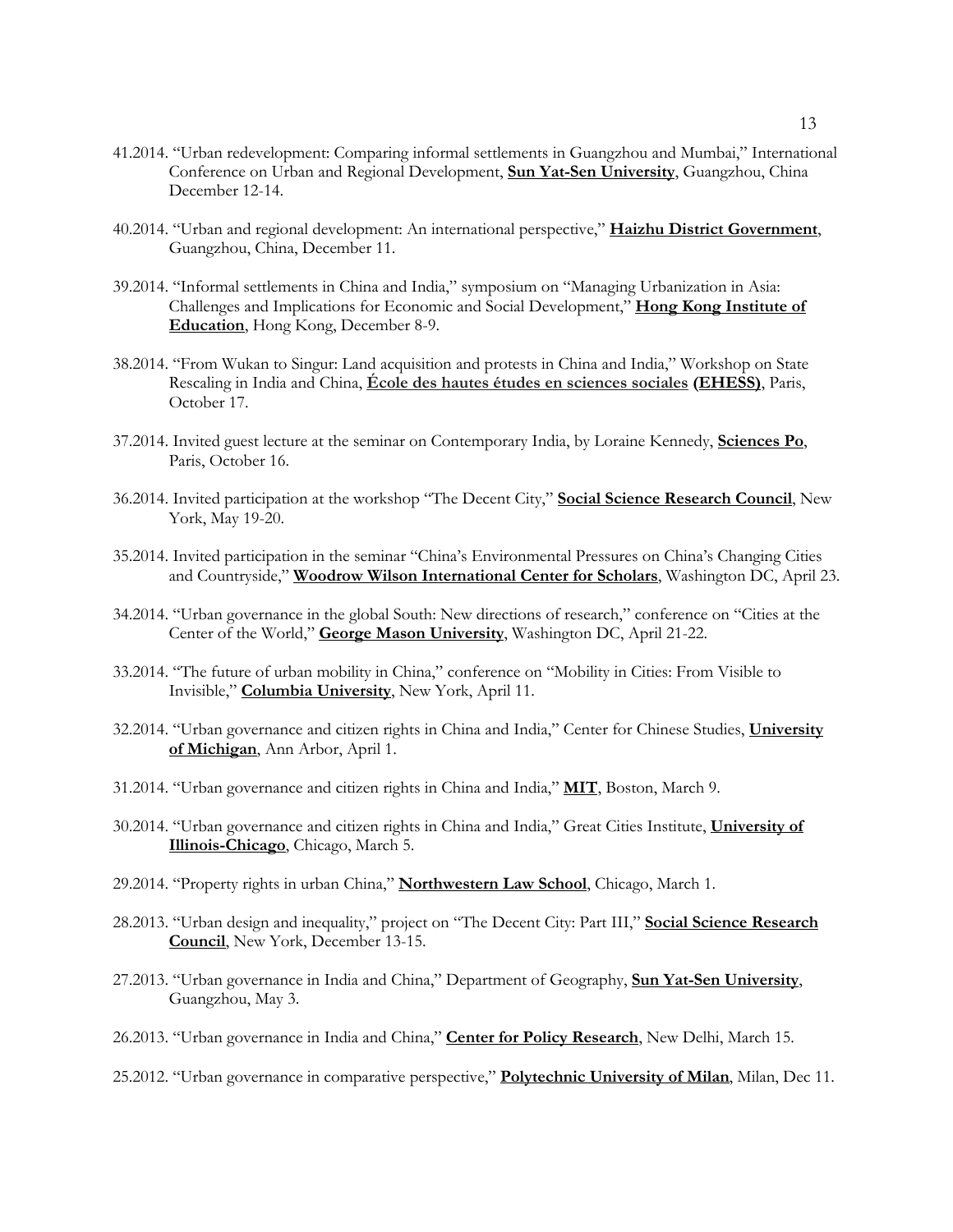- 24.2012. Invited participation at the Urban Age Electric City Conference, **London School of Economics**, London, Dec 6-7.
- 23.2012. Invited panelist, "Human security and the city," **Woodrow Wilson International Center for Scholars**, Washington DC, May.

22.2011. Invited juror, Yale Design Review, School of Architecture, **Yale University**, New Haven, December 3.

- 21.2011. Invited talk, "Green as spectacle," conference on Super-Cities and Mega-Migrations: China's Urban Future, **Columbia University**, New York, November 13.
- 20.2011. "Architecture and Chinese cities," Center for East Asian Studies, **Yale University**, New Haven, October.
- 19.2011. "Architecture and Chinese Visual Culture," symposium on "Visual Culture in China after 1989: Contested Ground," **University of Kentucky**, Lexington, October.
- 18.2011. "The urban question as a rights question," workshop on "China: Space Production and Territoriality," Department of Geography, **University of California-Berkeley**, May.
- 17.2011. "Urban China Part II: Land, housing, and architecture," China Cultural Lab of the **University of Michigan** Symphony Band, February 20.
- 16.2011. "Urban China Part I: Migration, urban renewal, and art districts," China Cultural Lab of the **University of Michigan** Symphony Band, February 13.
- 15.2010. "Building globalization," Department of Sociology and Urban Studies, **Brown University**, Providence, December.
- 14.2010. "Building globalization," Program of Global Studies, **University of Wisconsin- Milwaukee,** Milwaukee, November.
- 13.2010. "Building globalization," Department of Geography, **University of Minnesota**, Minneapolis, November.
- 12.2010. "Urban China and India," symposium on "Urban Space and Social Life: Theory and Practice," **Fudan University** and **4C5M Studio**, Shanghai, May.
- 11.2010. "Transnational architectural production in urban China," Department of Sociology, **The New School of Social Research**, New York, February.
- 10.2010. "Mega-projects, housing rights, and urban citizenship in China and India," conference on "Making Global Cities and the Global Economic Crisis," organized by the University of Minnesota, National University of Singapore, and **Shenzhen Graduate School of Peking University**, Shenzhen, China, January.
- 9.2009. "Beijing after 2008: From spectacular city to ordinary city," workshop on "The Political Economy of Architecture and Urbanism in Contemporary China," **University of Toronto**, Toronto, November.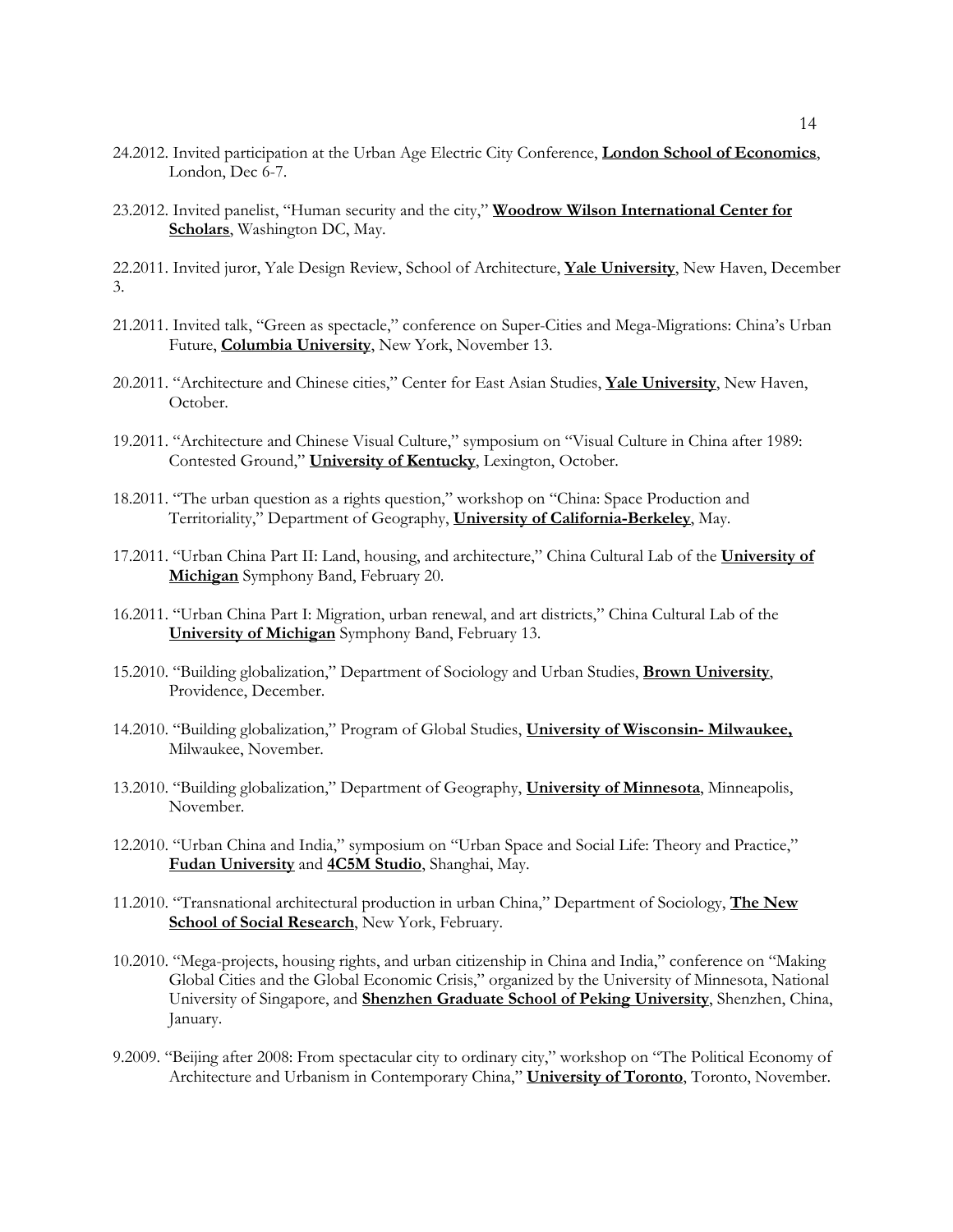- 8.2009. "The Chinese urban future," conference on Urbanization in China, **University of Michigan**, October.
- 7.2009. "Metropolitanization of the state: China and India," conference on "Urban Representations," organized by **New York University** and **Northwestern University**, Shanghai, March.
- 6.2009. "Transnational architectural production in urban China," Center for Chinese Studies, Tuesday Noon Lecture Series, **University of Michigan**, Ann Arbor, February.
- 5.2009. "Transnational architectural production in China," workshop on Culture and Society at **Northwestern University**, Chicago, January.
- 4.2008. "Globalization and mega cities in East Asia: Shanghai in a comparative perspective," 50th Anniversary Symposium, **Rikkyo University**, Tokyo, October.
- 3.2007. "Transnational architectural production in urban China," **Hong Kong Baptist University**, Hong Kong, December.
- 2.2006. "Building globalization: Transnational architecture production in urban China", **Bowdoin College**, Brunswick, Maine, December.
- 1.2004. "Globalization and transnational architectural production in China," Department of Architecture and Urban Planning, **Harbin Institute of Technology**, China, July.

#### **GUEST LECTURES AT MSU**

- 9. 2021. "Governing the urban in China and India," Department of Sociology Research Symposium, April.
- 8. 2021. "Cities' responses to Covid-19," Pandemic sociology faculty seminar, Department of Sociology, March.
- 7.2015. "Urban governance in China and India," Graduate seminar on globalization, Department of Sociology, September.
- 6.2014. "Urban Governance in China and India," Global Urban Studies Workshop, February.
- 5.2010. "From Artist Villages to Art Districts: Creative Industries and Creative Control in Beijing," Global Urban Studies Workshop, December.
- 4.2009. "Architecture and China's Urban Revolution," annual S. C. Lee Lecture, February.
- 3.2008. "Detroit in the Context of Globalization," Urban Theory Seminar, November.
- 2.2008. "Urban Mega-projects in China," School of Planning, Design and Construction, April.
- 1.2007. "Metropolitanizing the State: Scalar Transformations and Mega-project Developments in Shanghai and Mumbai," Seminar on Global Transformations, October.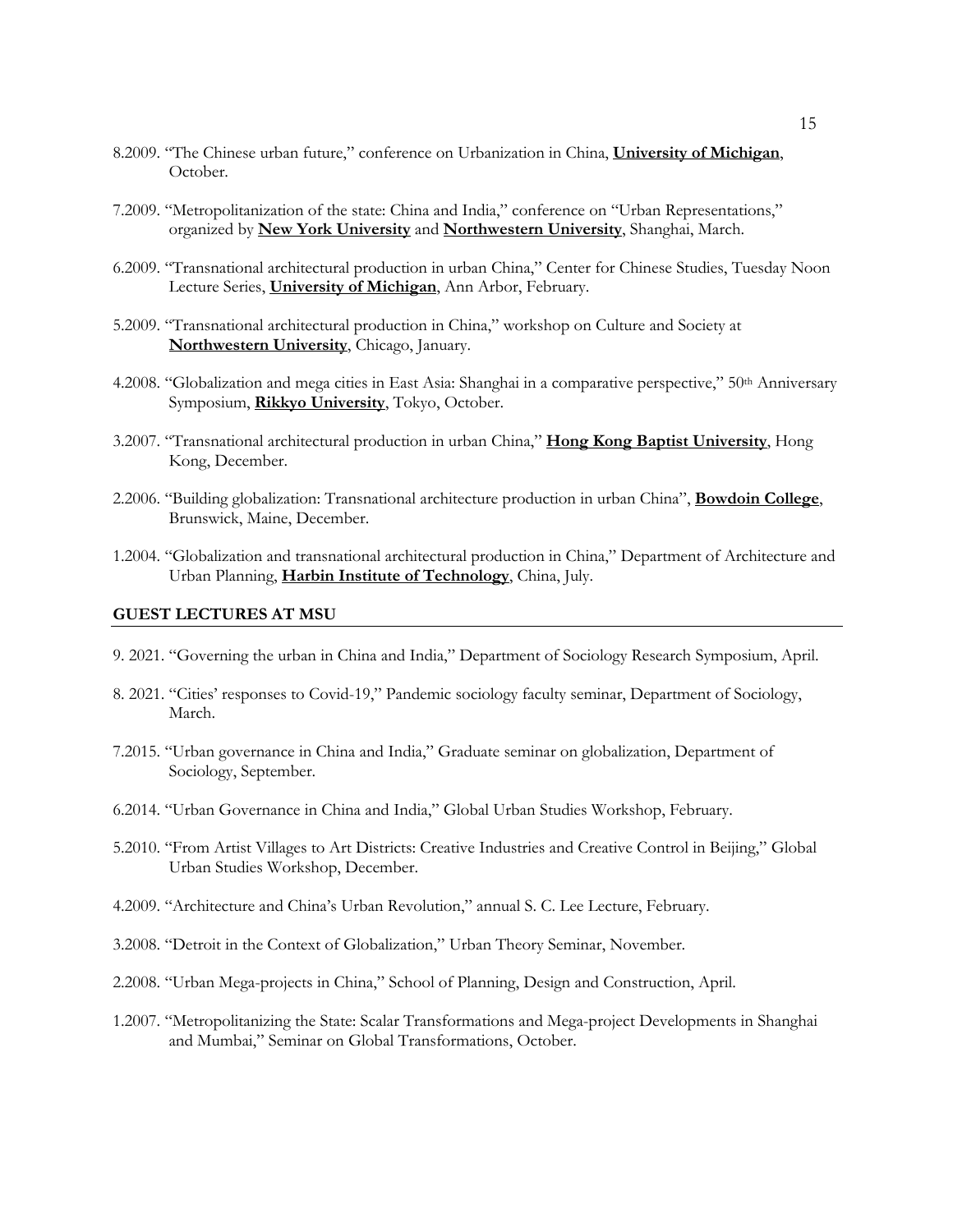#### **CONFERENCE PRESENTATIONS**

- 69. 2021. "Urban China and Covid-19: How Chinese Cities Responded to the Pandemic," RC21 conference, International Sociological Association, July 15.
- 68. 2021. "Global perspectives on Covid-19," Urban Affairs Association Symposium, April 23.
- 67.2021. "Culture-led revitalization in China's rust-belt cities: The Grand Theatre in Harbin," Conference on "Spaces of Musical Cultures, From Bedrooms to Cities," *University of Vienna*, March.
- 66.2021. "Pandemic, migrant workers, and social welfare; China and India compared," Session on Covid19, Inequality and States of Exception in Global Asia, *Association for Asian Studies*, March 21-26.
- 65.2020. Panelist for "Covid-19 in virtual and urban space," *Association of American Geographers*, April.
- 64.2019. "Center and periphery in the age of planetary urbanization," paper presented at the Social Science History Association (SSHA) conference, Chicago, November 23.
- 63.2019. "From a comparative gesture to structured comparisons," paper presented at RC21 conference, Delhi, September 18-21.
- 62.2019. "From Chicago to China and India: Studying the City in the 21st century," paper presented at the section of Historical-Comparative Sociology, American Sociological Association, August 10-13, New York City.
- 61.2019. "Thinking about suburbs from the global South," paper presented to the City Futures conference, Dublin, Ireland, June 20-22.
- 60.2019. "What's in a suburb?" paper presented to the Urban Affairs Association, Los Angeles, April 24-27.
- 59.2018. "Governing the informal in globalizing cities: China, India, and Brazil compared," Chicago Area Comparative-Historical Social Sciences conference, Northwestern University, May 10-11.
- 58.2018. "Urbanizing regions in the global South: A comparative perspective," roundtable chair and panelist, Urban Affairs Association conference, Toronto, April 4-6.
- 57.2018. "Urban transformation and spectacles in Brazil," roundtable chair and panelist, Urban Affairs Association conference, Toronto, April 4-6.
- 56.2018. "The war on air pollution in Beijing and Delhi," paper presented at the Urban Affairs Association conference, Toronto, April 4-6.
- 55.2017. "Up in the air: Clean air campaigns in Beijing and Delhi," Symposium on India's Independence/Partition, Michigan State University, East Lansing, September 14-15.
- 54.2017. "Urban informality: China, India, Brazil," paper presented at the Urban Affairs Association conference, Minneapolis, April 19-22.
- 53.2017. "Thinking China via India and Brazil: A historical-comparative approach," paper presented at the American Association of Geographers conference, Boston, April 5-9.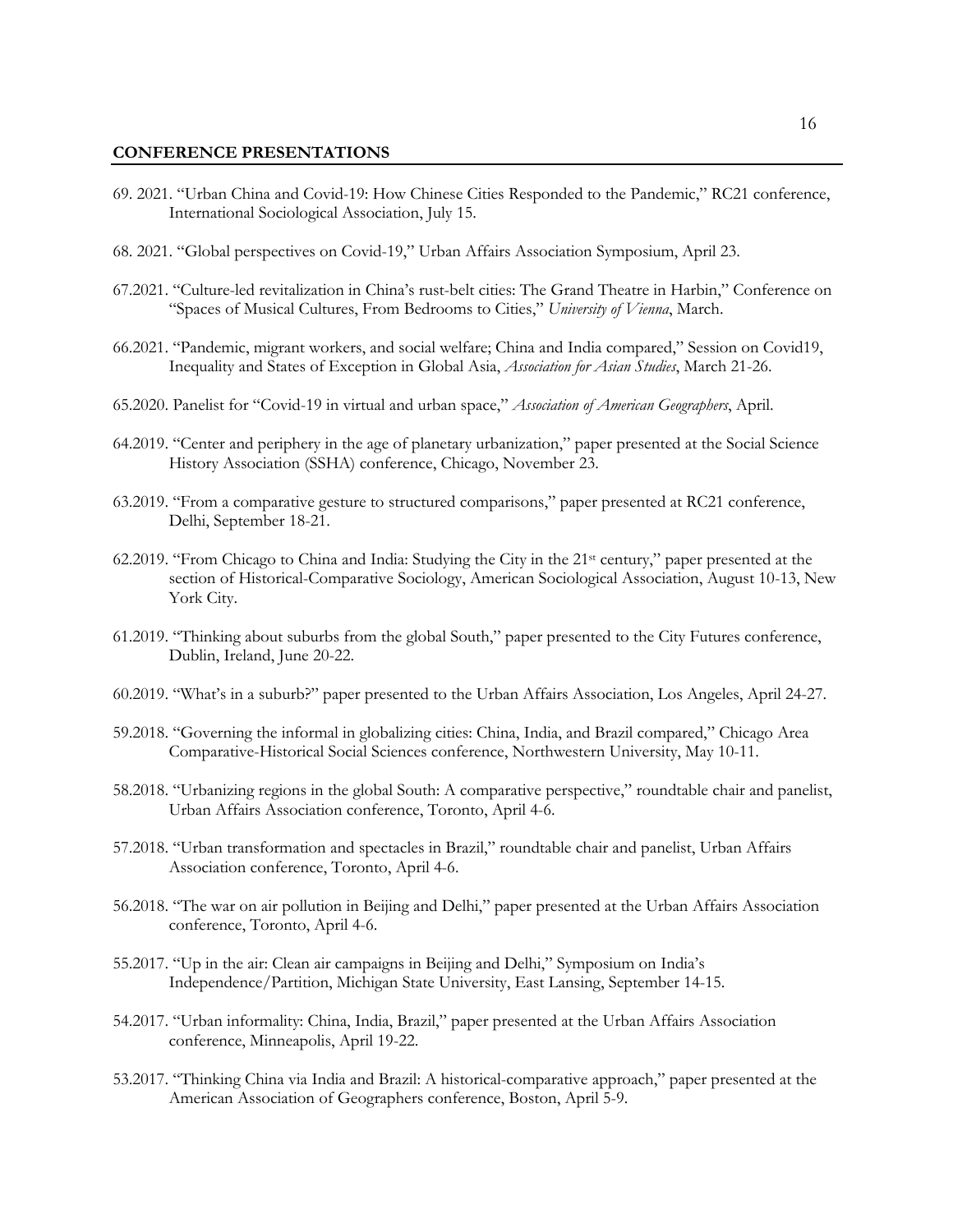- 52.2016. "Urban politics and local governance in China and India: Emergence and consolidation, 1900s-1970s," Social Science History Association conference, Chicago, November 17.
- 51.2015. "Land grabs in China and India: Variations of neoliberalism?" paper presented at the American Sociological Association annual meeting, Chicago, August 23.
- 50.2015. "Land acquisition, rural protests, and the local state in China and India," paper presented at the Mini-conference on Historical and Comparative Sociology, Northwestern University, Chicago, August 21.
- 49.2015. "Learning from China and India: Urban governance and citizen rights," paper presented at the Association of American Geographers annual meeting, Chicago, April 21.
- 48.2015. "Air pollution control campaigns in Beijing and Delhi," presentation at the Global Urban Studies Workshop series, Michigan State University, April 1.
- 47.2014. "Defining the urban: The political economy of urban designation in China and India," paper presented at the Association of Asian Studies conference, Philadelphia, March 27.
- 46.2013. "Dancing with the state: Migrant workers' NGOs and the remaking of urban citizenship in China," paper presented to the Association of American Geographers, Los Angeles, April 12.
- 45.2012. "Governing Chinese and Indian cities," paper presented at the Workshop on State Restructuring and Rescaling in Comparative Perspective, Leiden University, Leiden, December 3-4.
- 44.2012. "Governing Chinese and Indian cities," paper presented at the conference on Governing the Metropolis: Powers and Territories, organized by the City of Paris, University Paris-Est, and the Institut d'études politiques de Paris, Paris, November 28-30.
- 43.2012. "Urban processes in China and India," presentation at the international workshop on Human Dimensions of Global Change, jointly organized by Michigan State University and Sichuan University, Chengdu, China, October 23-26.
- 42.2012. "Urban governance in China and India, 1980s-2010s," paper presented to the Association of American Geographers, New York, February.
- 41.2012. Author-meets-critics session on book *Building Globalization*, panelists including Diane Davis (Harvard Graduate School of Design), Tim Oaks (University of Colorado), Guo Chen (Michigan State University), and Dennis Wei (University of Utah), Association of American Geographers, New York, February.
- 40.2011. "Artistic urbanization in Beijing: Cultural production and state control at the urban periphery," paper presented to the Association for Asian Studies, Honolulu, Hawaii, April.
- 39.2011. "Between speculation and regulation: Managing risks in real estate development in China," paper presented to the Urban Affairs Association, panel on "Risk, Reward, and Real Estate," New Orleans, March.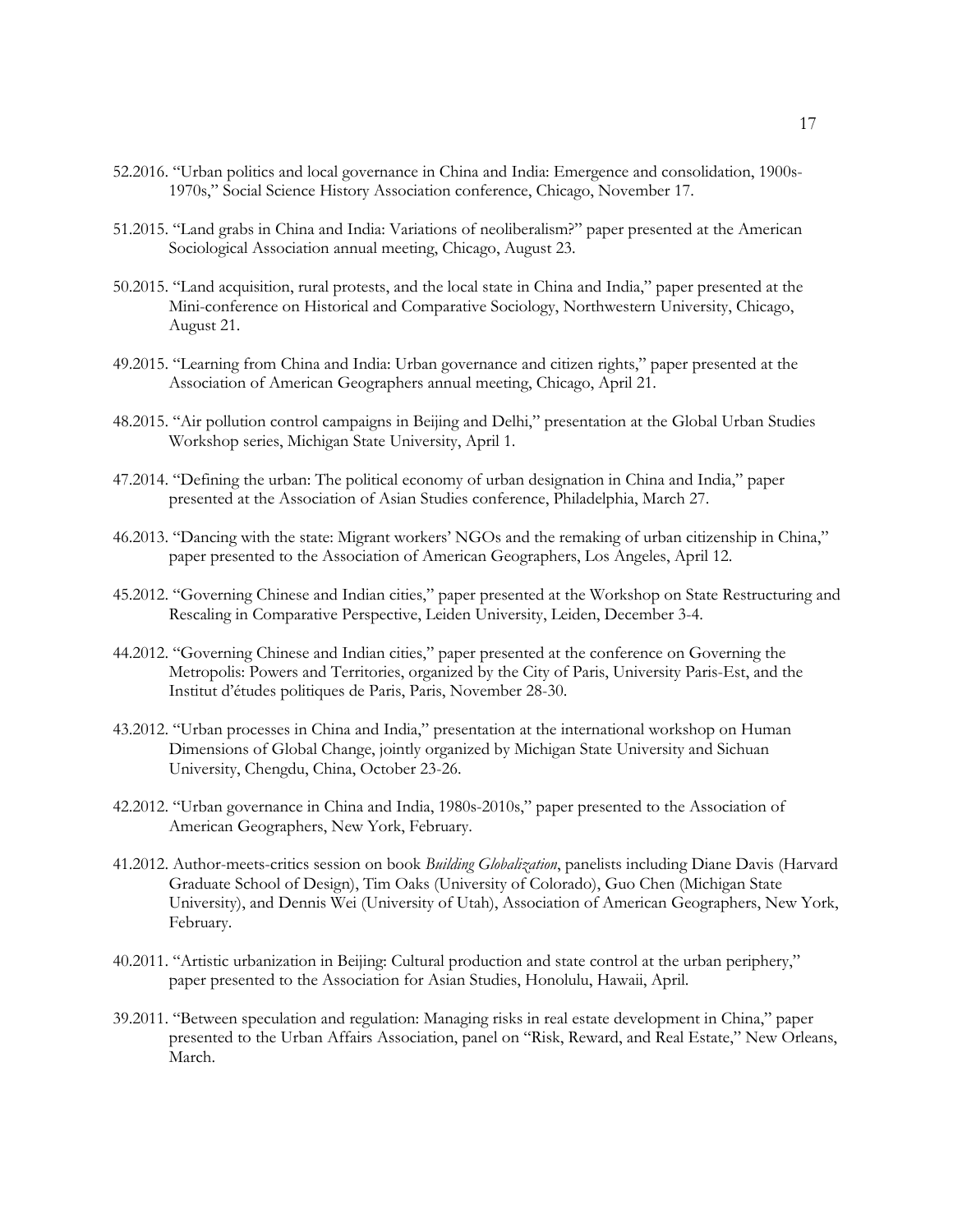- 38.2010. "The changing right to the city in the Global South," paper presented at the conference on "Infrastructures of Home and City: The Problem of Housing in Modern Urban Society," organized by the Global Urban Studies Program at Michigan State University, October.
- 37.2010. "From artist villages to art districts: Creative industries and creative control in Beijing," paper presented at the XVII World Congress of Sociology, Research Committee on Regional and Urban Development (RC21), panel on "The Creative Underclass: Culture, Subculture, and Urban Renewal," Gothenburg, Sweden, July.
- 36.2010. *"*Mega-projects, housing rights, and urban citizenship in Shanghai and Mumbai," paper presented at the section on "Right to the City: Transnational Urban Governance and Socio-spatial transformation," Association of American Geographers, Washington DC, April.
- 35.2009. "Redevelopment: Lessons from China's mega-cities," paper presented at American Sociological Association conference, San Francisco, August.
- 34.2009. "Mapping the geography of the global art market," with Erica Coslor, paper presented at the American Sociological Association conference, San Francisco, August.
- 33.2009. "Urban governance in China and India," paper presented to the Urban Affairs Association conference*,* Chicago, March.
- 32.2008. "The changing right to the city: Urban renewal and housing rights in globalizing Shanghai and Mumbai," paper presented at the RC 21 conference on "Landscapes of Global Urbanism: Power, Marginality, and Creativity," Tokyo, Japan, December.
- 31.2008. "Metropolitanizing the state: Scalar transformation and mega project development in Shanghai and Mumbai," paper presented at the regular session on Comparative Urban Development, American Sociological Association, Boston, August.
- 30.2008. "Transnational architectural production in urban China," paper presented to the joint conference of the Association of Collegiate Schools of Planning and the Association of European Schools of Planning, Chicago, July.
- 29.2008. "Building globalization: Transnational architectural production in urban China," paper presented to the American Association of Geographers, Boston, April.
- 28.2007. "Metropolitanizing the state: Scalar transformations and mega project development in Shanghai and Mumbai," paper presented to the international conference on "China's Urban Land and Housing in the 21st Century," Hong Kong Baptist University, December.
- 27.2007. "From Peking to Beijing: Production of centrality in the global age," paper presented to the American Anthropology Association, panel on "Global Downtowns," Washington DC, November.
- 26.2007. "Inner ring suburbs in China," paper presented to the workshop on "Inner Ring Suburbs and Metropolitan Systems" at the American Political Science Association, Chicago, August.
- 25.2007. "Building globalization: Transnational architectural production in urban China," paper presented to the Midwest and Mid-Central Sociology Association, Chicago, April.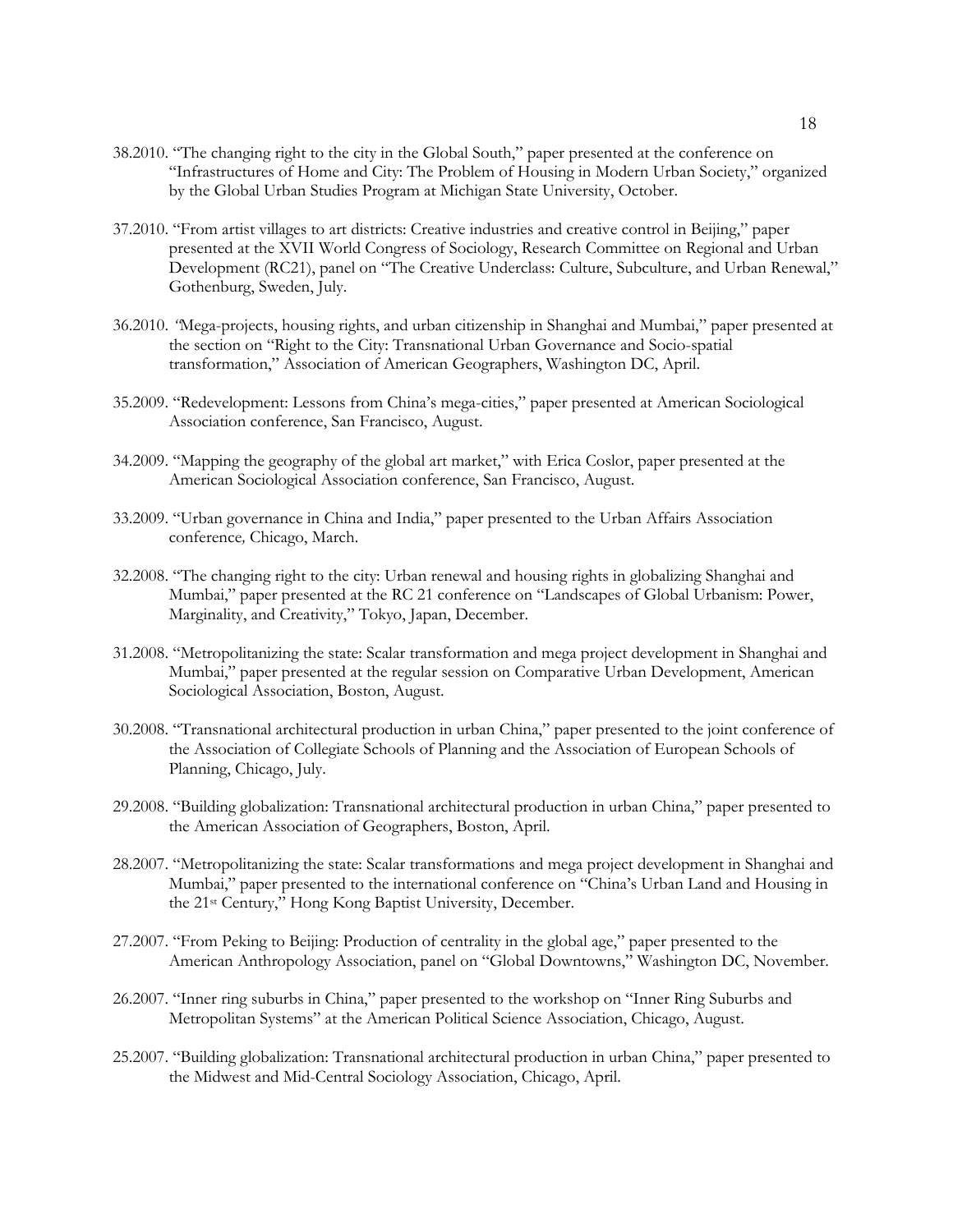- 24.2006. "Transnational movements of built environment professionals," paper presented at the conference on "Global Movements in the Asia Pacific," Ritsumeikan Asia Pacific University, Beppu, Japan, November.
- 23.2006. "Remaking Beijing: Transnational architectural production in downtown Beijing," paper presented to the American Sociological Association, Montreal, Canada, August.
- 22.2006. "Architecture and nation nuilding in the age of globalization: Construction of the National Stadium of the Beijing 2008 Olympics," paper presented to the North American Chinese Sociological Association, Montreal, Canada, August.
- 21.2006. Discussant of the session on "Global Cities," Section of Community and Urban Sociology Roundtables, American Sociological Association, Montreal, Canada, August.
- 20.2006. "Forward to the past: Historical preservation in globalizing Shanghai," paper presented at the Breslauer Graduate Student Symposium on "The Right to the City," University of California-Berkeley, Berkeley, April.
- 19.2005. "Creating SoHo: Transnational architectural production in downtown Beijing," paper presented to the American Anthropology Association, panel on "Center, Symbol, Site: Reexamining Downtown," Washington DC, December.
- 18.2005. "Creating SoHo in Beijing: Transplanted architecture and emerging locality," paper presented to the North American Chinese Sociological Association, Philadelphia, August.
- 17.2005. "Global architectural firms: Hierarchy and structure," paper presented to the American Sociological Association, Philadelphia, August.
- 16.2005. Consultant and participant for Urban Age Shanghai, sponsored by the London School of Economics and Alfred Herrhausen Society, Shanghai, July.
- 15.2005. "World cities and global architectural firms: A network approach," paper presented at the Sixth International Symposium on Asia Pacific Architecture, Shanghai, June.
- 14.2004. "Amenities and urban growth: A preliminary analysis," paper presented at the Cultural Policy Conference, Harris School of Public Policy at the University of Chicago, Chicago, May.
- 13.2003. "The transformation of urban space and social networks in China: 1950s-1990s," paper presented to the American Sociological Association, Atlanta, August.

### **ORGANIZED CONFERENCE SESSIONS & WORKSHOPS**

- 12.2019. Session organizer and chair, "Suburban Planet," author-meets-critics session, *Urban Affairs Association*, Los Angeles, April 24-27.
- 11.2018. Session organizer and chair, "Re-conceptualizing U.S. cities in international and comparative perspective," *American Sociological Association*, Philadelphia, August 14.
- 10.2018. Workshop organizer, "Global South cities and urban theory," *University of Chicago*, June 19.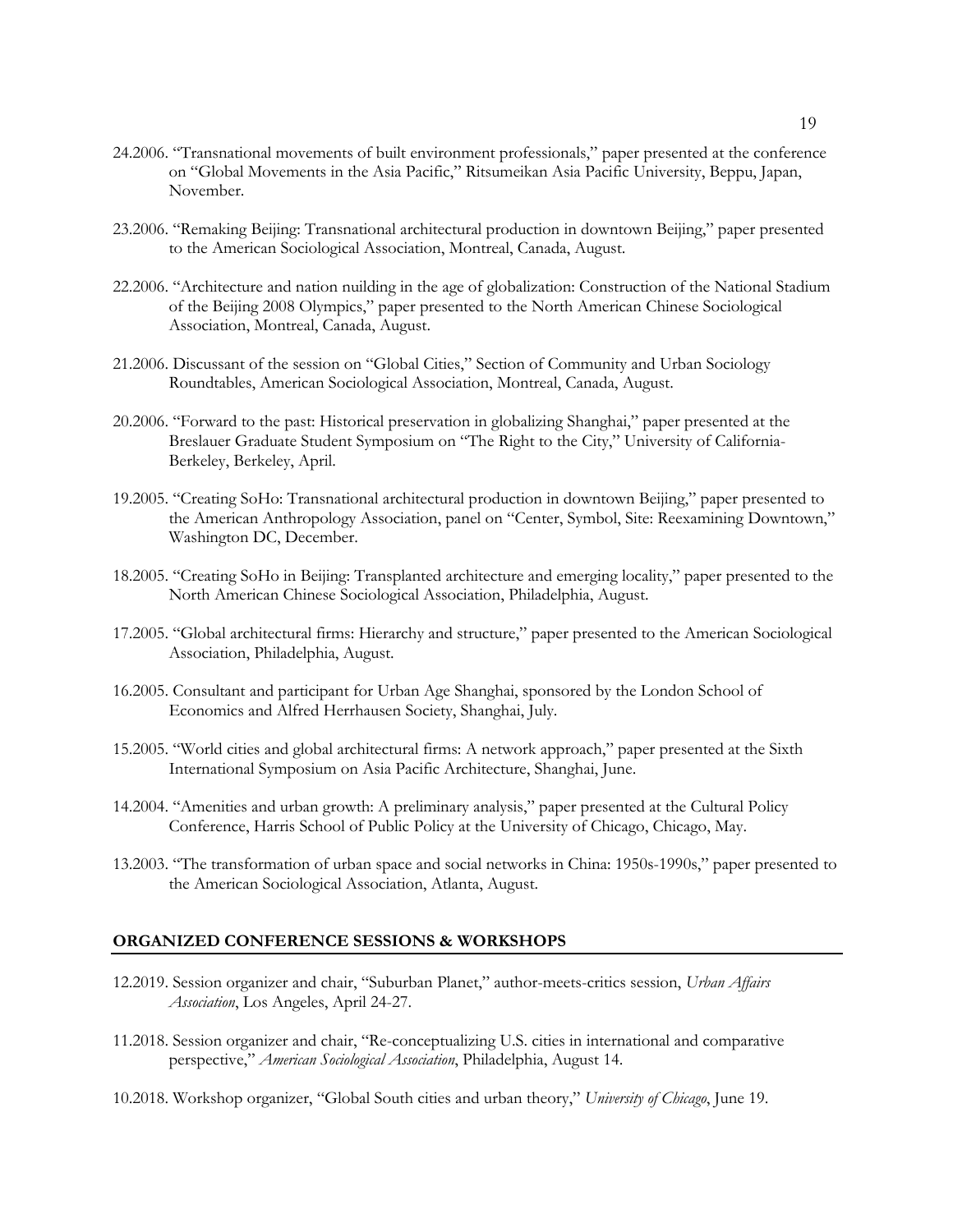- 9.2018. Roundtable organizer, "Urban transformations and spectacles in Brazil," *Urban Affairs Association*, Toronto, April 4-6.
- 8.2018. Roundtable organizer, "Globalizing cities: Theory, method, evidence," *Urban Affairs Association*, Toronto, April 4-6.
- 7.2018. Session organizer and chair, "Urbanizing regions in the global South: A comparative perspective," *Urban Affairs Association*, Toronto, April 4-6.
- 6.2016. Workshop co-organizer, "Urban governance in China and India," with Loraine Kennedy, *EHESS*, Paris, December 10.
- 5.2016. Roundtable co-organizer, "Global urban comparisons," with Cathy Liu, *Urban Affairs Association*, Minneapolis, April 19-22.
- 4.2016. Session co-organizer, "Challenges of doing comparisons: Theory and evidence from the global South," two sessions organized with Shubhra Guruani, *RC 21* (Research Committee 21: Sociology of Urban and Regional Development, International Sociological Association), Mexico City, July 21-23.
- 3.2015. Roundtable chair, "Historical and comparative sociology," *American Sociological Association*, Philadelphia, August 23.
- 2.2013. Session co-organizer, "New urban centralities: Toward a global urban studies," two sessions organized with Tony Samara, *RC21* (Research Committee 21: Sociology of Urban and Regional Development, International Sociological Association), Berlin, August 29-31.
- 1.2008. Organizer of the public lecture by Saskia Sassen, "Neither global nor national: The world's third spaces," MSU, September.

#### **TEACHING**

#### **Michigan State University**

#### **Graduate courses**

SOC 838: Comparative Urban Theory SOC 931-I: State, Space, and Globalization SOC 931-II: Topics in Structural Inequality

#### **Undergraduate courses**

SOC 161: International Development (spring 2020) SOC 362: Developing Societies SOC 375: Urban Sociology (spring 2020) SOC 477: Visual Sociology SOC 499-I: China and Globalization SOC 499-II: Ghettos, Cities, and Global Capitalism SOC 499-III: Globalization and Discontents ISS 320: World Urban System (spring 2020)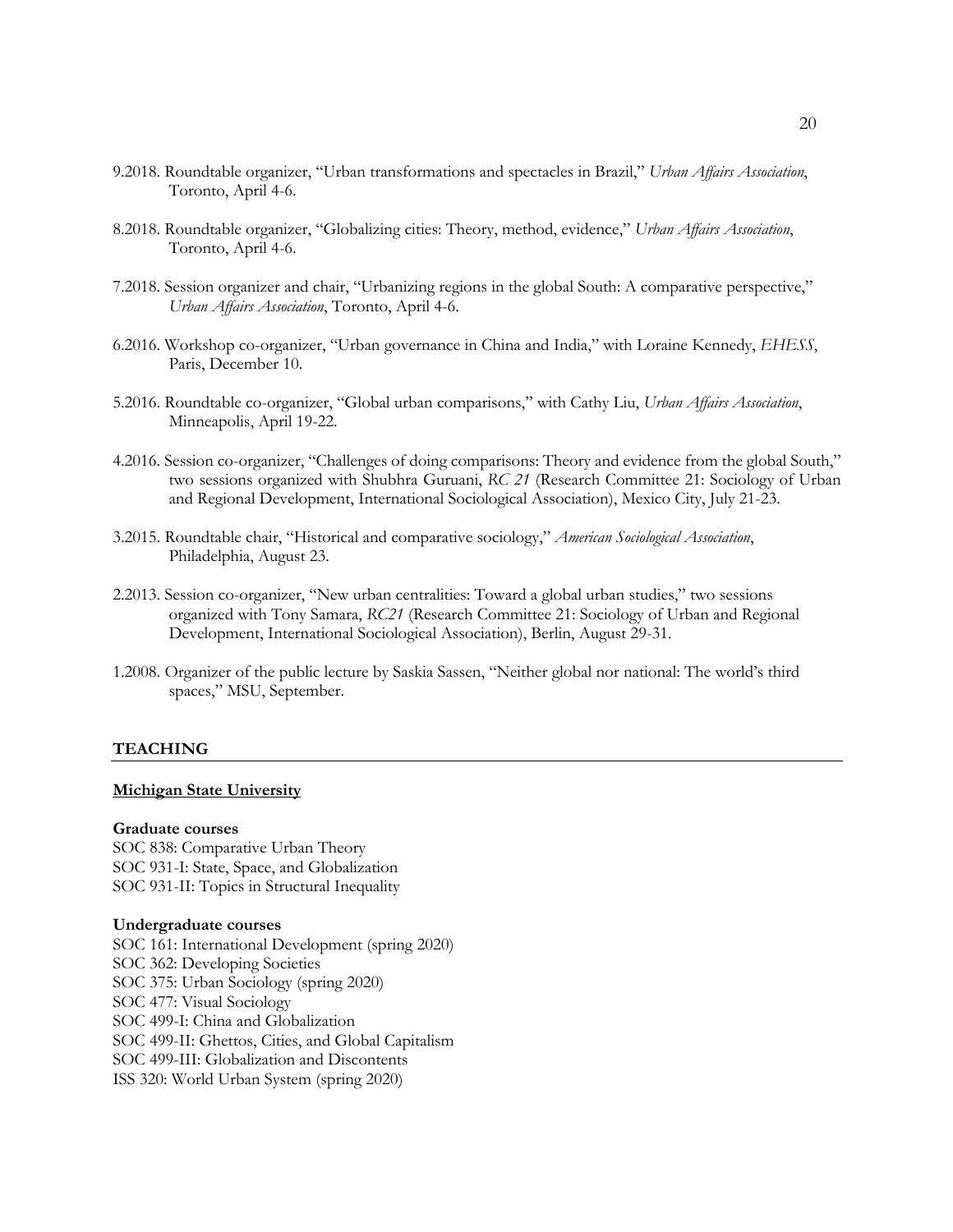### **Online Courses**

SOC 161: International Development & Change (fall 2020) SOC 375: Urban Sociology (fall 2020) ISS 320: World Urban System (fall 2020) SOC 477: Visual Sociology

### **Independent reading courses:**

| Spring 2009 | SOC 890: Gated Communities in China and the US, with Xueshi Li, Sociology                  |
|-------------|--------------------------------------------------------------------------------------------|
| Fall 2008   | SOC 890: Globalization and Inequality, with Connie Zheng, College of Education             |
|             | Summer 2009 SOC 498: Urban Growth and Community Development, with Michael Raley, Sociology |

### **University of Chicago**

| 2007       | The "Rise" of China: Origins, Problems, Prospects (Graham School of General Studies) |
|------------|--------------------------------------------------------------------------------------|
| 2006       | Urban Transformations in Contemporary China (Graham School of General Studies)       |
| 2006       | Urban Structure and Processes (College of Social Sciences)                           |
| 2004       | Culture and Politics (College of Social Sciences)                                    |
| 2003, 2004 | Urban Policy Analysis (College of Social Sciences)                                   |
|            |                                                                                      |

### **Nankai University, China**

2004 Cities in Comparative and Global Contexts (Institute of Law and Politics)

## **GRADUATE COMMITTEES**

### **PhD students of MSU Sociology**

Ezgi Karoglu, Sociology, 2019-present, Syrian Refugees in Turkey. Inna Mirzoyan, Sociology, 2017-present, Armenian-American Diaspora and the Fight for Home.

### **Past PhD students of MSU Sociology**

Wenhua Lai, Sociology, 2017-2018, Subjective Well-being of Internal Migrants in China. Alexandra Gelbard, Sociology, 2004-2017, African Diaspora and Music Practices in Cuba. Jasmine Cooper, Sociology, 2010-2017, Black Women and Media Representations: Racism and Sexism in the Post-racial and Post-feminist U.S.

Cameron Herman, Sociology, 2009-17, Urban Youths and Recreational Centers in Atlanta. Jeff Oliver, Sociology, 2010-16, Politics, Capitalism & the Social Construction of the Immigrant in the Media. Svetla Dimitrova, Sociology, 2009-16, Neoliberalism and International Development Volunteering in Post-Socialist Context: The Contradictory Utopia of the Peace Corps in Bulgaria, 1991-2013.

Jose Villarreal, Latino & Chicano Studies, 2007-15, The Rise of Nino Fidencio in the US and Mexico. Xueshi Li, Sociology, 2006-14, Organic Agri-food Movements in China.

Manashi Ray, Sociology, 2001-09, Transnational Migration and Indian Entrepreneurs.

### **MA students of MSU**

Peiling Zhou, Geography (2015) Jason Zhou, Geography (2015) Denise Dennis, College of Communication (2008-2009) Dandan Kong, Sociology (2009-2011)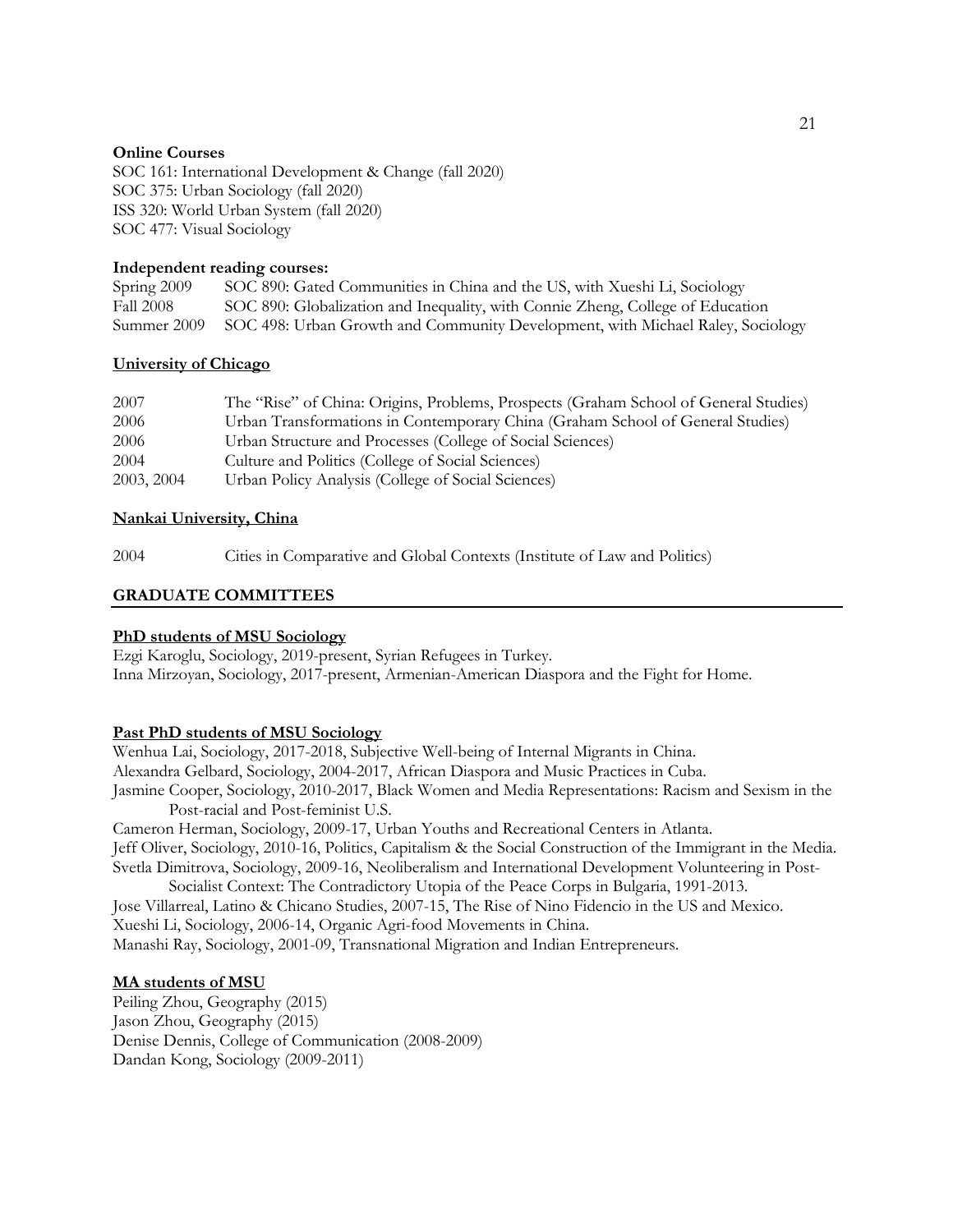### **PhD students outside MSU**

Astrid Safina, PhD in Urban Planning and Architecture, Polytechnic University of Turin (2020) Leonardo Ramondetti, PhD in Urban Planning and Architecture, Polytechnic University of Turin (2020) Chen Li, PhD in Geography, University of Melbourne (2018) Jenifer Day, PhD in Geography, University of Melbourne (2018) Dror Kochan, PhD in Asian Studies, Hebrew University of Jerusalem (2013) Linda Szabo, PhD in Sociology, Central European University, Budapest (2009)

### **MA students outside MSU**

Yidan Pang, MA, Art Institute of Chicago (2018)

### **SERVICE & OUTREACH**

### **Professional Service and Outreach**

Deputy Editor: *City & Community (2022-2025)* Managing Editor: *Journal of Urban Affairs (2015-2021)* Editorial Board: *International Journal of Urban and Regional Research (2007-present) Eurasian Geography & Economics (2013-present) Urban Planning International (2007-present) Journal of Chinese Architecture and Urbanism (2020-present) City & Community (2022-2025)* 2021 Organizer of food relief in Rojkot, State of Gujarat, India; meal kits of two months' grocery delivered to 100 families. 2020 Advisory board of India China Foundation (Delhi); served as a consultant for its Urban Program, Fellows Program, and the Dialogue Series. 2019 Urban Affairs Association conference, co-organizer for the Asian-Pacific Track 2018 Robert Park Best Book Award Committee, Community & Urban Sociology, ASA 2018 Urban Affairs Association Best Book Award Committee 2018 Editorial Board Member 2017-present Scientific Advisory Board Member for project "Peri-urbanization in the global South" 2017-present Scientific Committee Member, Center for Global Urbanism, University of Burgos, Spain 2014, 2016, 2018 Special Track Committee on Asia, *Urban Affairs Association* 2014 Consultant for Moscow Urban Forum 2013 Robert Park Best Book Award Committee, Community and Urban Sociology Section, ASA 2006-2007 Editorial Assistant for *American Journal of Sociology*

#### **University Service**

| 2019, 2021   | Judge for the University Undergraduate Research and Arts Forum (UURAF)            |
|--------------|-----------------------------------------------------------------------------------|
| 2021         | Reviewer for S. C. Lee Best Student Paper Award, Asian Studies Center             |
| 2020-2021    | Dean's Advisory Board on Diversity, Equity, and Inclusion (DABDI)                 |
| 2020         | Evaluation committee member for S. C. Lee paper competition, Asian Studies Center |
| 2018-present | Core faculty of the Center for Latin American and Caribbean Studies               |
| 2017         | Proposal reviewer, ESPP-AgBio Research Interdisciplinary Team Building Initiative |
| 2015-2017    | Asian Studies Center Advisory Council                                             |
| 2015-2016    | Reviewer for Delia Koo Proposals                                                  |
| 2015         | Discussant, "Future Returns" film series, Broad Museum                            |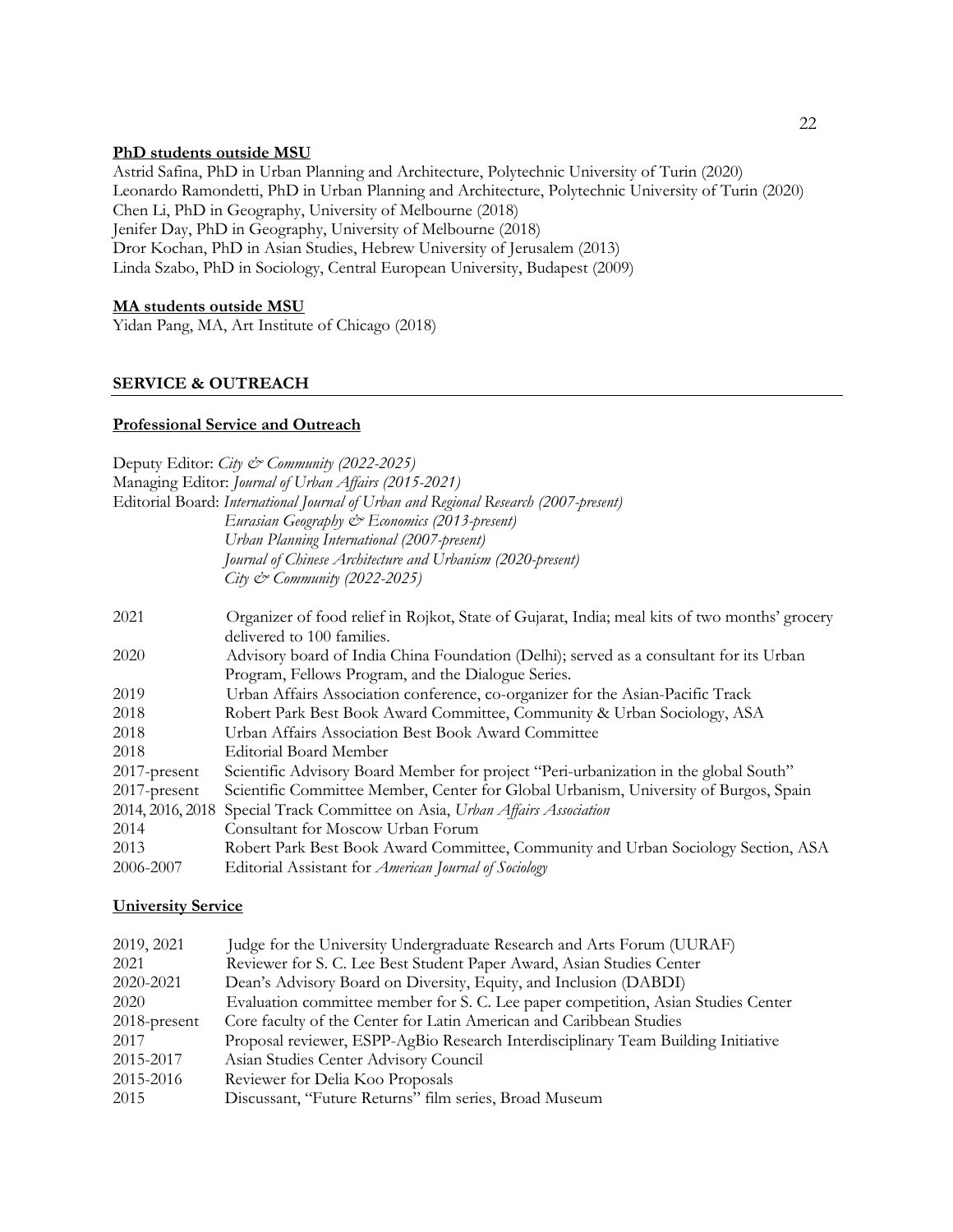| 2012            | MSU delegation to Sichuan University, Chengdu, China                                 |
|-----------------|--------------------------------------------------------------------------------------|
| $2007$ -present | Core faculty of the Asian Studies Program                                            |
| $2007$ -present | Core faculty of the Center for Advanced Studies of International Development (CASID) |
| 2011            | Committee, Reappointment of the Director of GUSP, College of Social Sciences         |
| 2010            | Organizer of Chinese calligraphy and painting workshop                               |
| 2009            | Reviewer for China Program Small Research Grant                                      |
| 2007-2009       | Committee member, Strategic Partnership with Zhejiang University                     |
| 2006-2007       | Coordinator of Workshop on East Asia: Politics, Economy and Society, U. of Chicago   |

### **Departmental Service (Sociology & Global Urban Studies)**

| 2021         | Search Committee Chair (Dean's research associate program)                        |
|--------------|-----------------------------------------------------------------------------------|
| 2020-present | Global Urban Studies Standing Committee on Diversity, Equity, and Inclusion       |
| 2020         | Speaker at the Professional Development and Graduate Writing Seminar              |
| 2019, 2021   | Organizer of the Department Research Symposium                                    |
| 2019-2021    | Graduate Education and Admission Committee                                        |
| 2019         | Organizer of the Department of Sociology Research Symposium and Awards Ceremony   |
| 2018-2019    | Graduate Education committee                                                      |
| 2018-2019    | Teaching assignments and course scheduling committee                              |
| 2018         | Ad hoc committee for the Dean's Research Associate search                         |
| 2017-2019    | Speakers, awards & research symposium committee                                   |
| 2015-2017    | Department advisory committee                                                     |
| 2015-2016    | Faculty search committee on the assistant professor position in migration studies |
| 2008-2013    | Graduate admission committee                                                      |
| 2008-2010    | Founder & coordinator, Global Urban Studies Workshop                              |
| 2007-2008    | Faculty search committee, Global Urban Studies Program                            |
| 2007-present | Committee on Urban Sociology, Race and Migration                                  |

### **Ad hoc Reviewer for:**

### **Journals:**

*American Journal of Sociology Antipode Architectural Theory Journal Asia Pacific Viewpoint Built Environment Built Heritage China Information Cities*

*City and Community City and Society East Asia Environment and Planning A, C, D Espacetemps Frontiers of Literary Studies in China Geoforum Global Environmental Change*

*Housing Policy Debate International Journal of Housing Policy International Journal of Urban and Regional Research Journal of Chinese Architecture and Urbanism Journal of Contemporary Asia Journal of Contemporary China Journal of Urbanism Journal of Urban Affairs Modern China Review of International Political Economy Social Problems Sociological Forum Sociological Theory Transactions of the Institute of British Geographers Urban Geography Urban Planning International Urban Studies*

### **Publishers:**